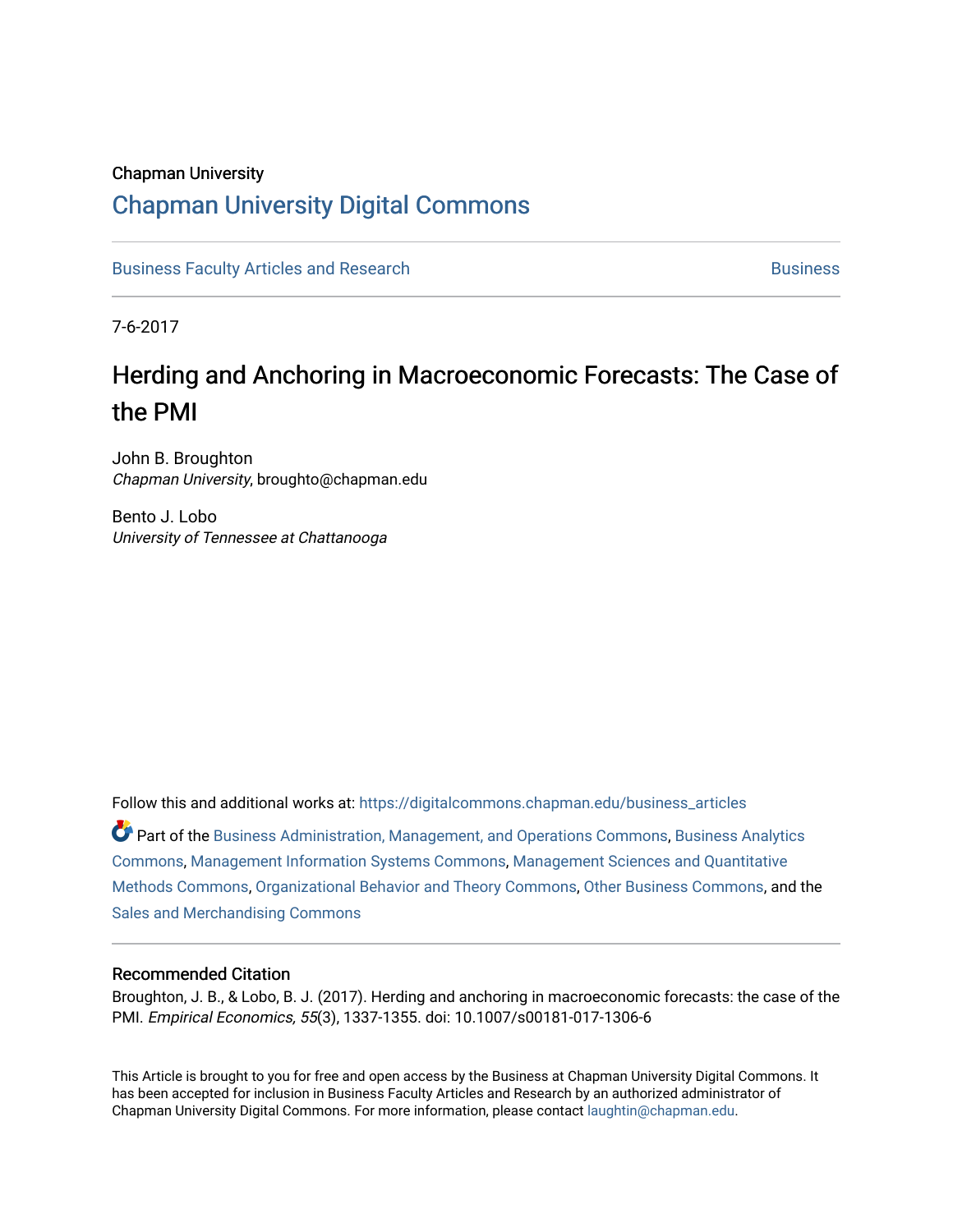# Herding and Anchoring in Macroeconomic Forecasts: The Case of the PMI

#### **Comments**

This is a pre-copy-editing, author-produced PDF of an article accepted for publication in Empirical Economics, volume 55, issue 3, in 2017 following peer review. The final publication is available at Springer via [DOI: 10.1007/s00181-017-1306-6](https://doi.org/10.1007/s00181-017-1306-6).

Copyright Springer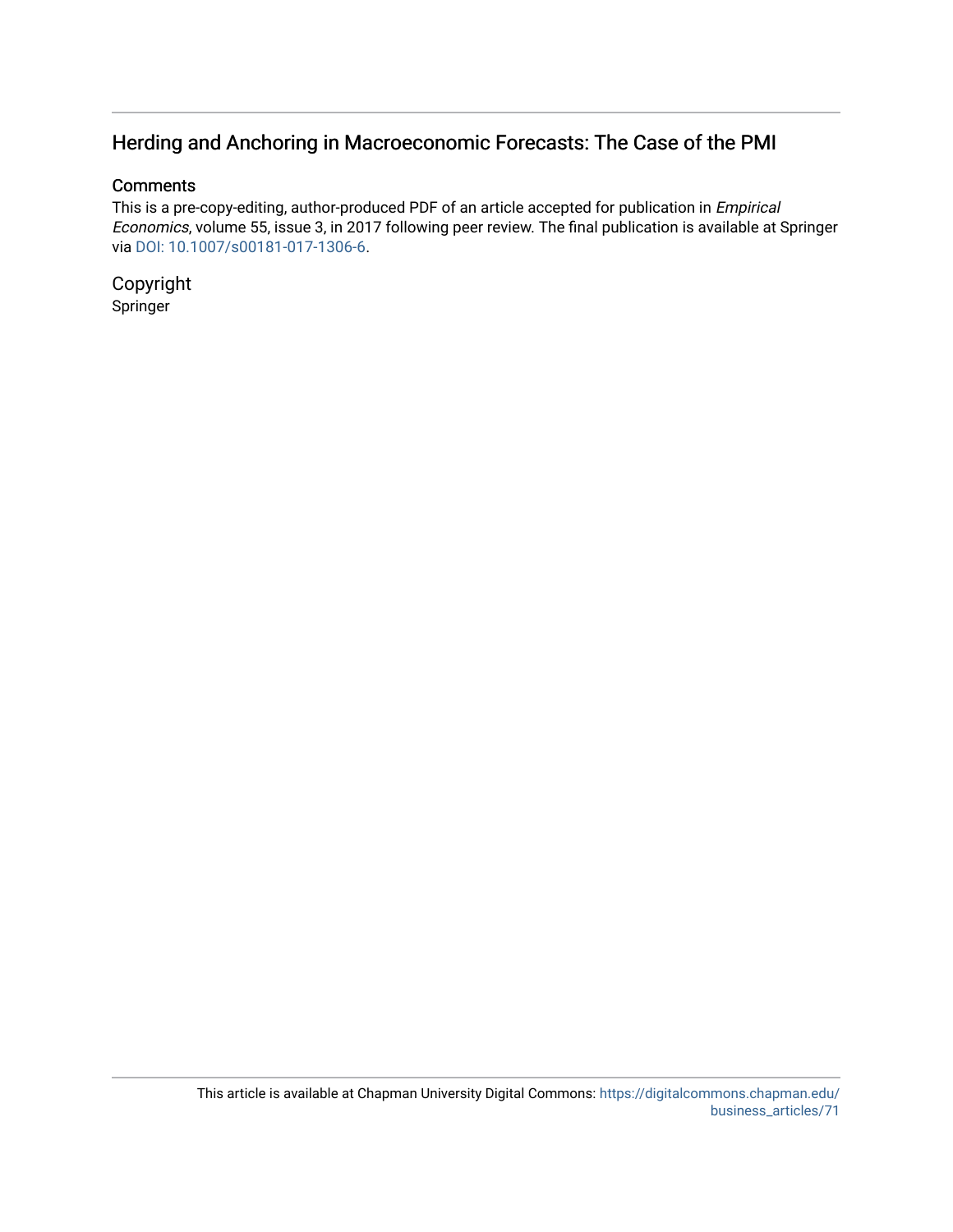# **Herding and Anchoring in Macroeconomic Forecasts: The Case of the PMI**

John B. Broughton<sup>a</sup>

<sup>a</sup> Chapman University One University Drive Orange, CA 92866, USA [Broughto@chapman.edu](mailto:Broughto@chapman.edu) Phone: +1-949-244-9393

Bento J. Lobo<sup>b</sup> (Corresponding author) <sup>b</sup> The University of Tennessee at Chattanooga 615 McCallie Avenue Chattanooga, TN 37403, USA [Bento-Lobo@utc.edu](mailto:Bento-Lobo@utc.edu) Phone: +1-423-425-1700

#### **Abstract**

We test if analysts display multiple biases in forecasting the Institute for Supply Management's (ISM) manufacturing Purchasing Manager's Index (PMI). We adopt a test that does not require knowledge of the forecaster's prior information set and is robust to rational clustering, correlated forecast errors and outliers. We find that analysts forecast the PMI poorly and display multiple biases when forecasting. In particular, forecasters anti-herd and anti-anchor. Anti-herding supports a reputation-based notion that forecasters are rewarded not only for forecast accuracy but also for being the best forecast at a single point in time. Anti-anchoring is consistent with forecasters overreacting to private information. The two biases show a strong positive correlation suggesting that the incentives that elicit anti-herding also elicit anti-anchoring behavior. Both biases result in larger absolute errors, although the effect is stronger for anti-herding.

JEL classification: C83, D83, E44, G17, G24

Keywords: (Anti)-Herding; (Anti)-anchoring; PMI; forecast accuracy; panel data; multiple biases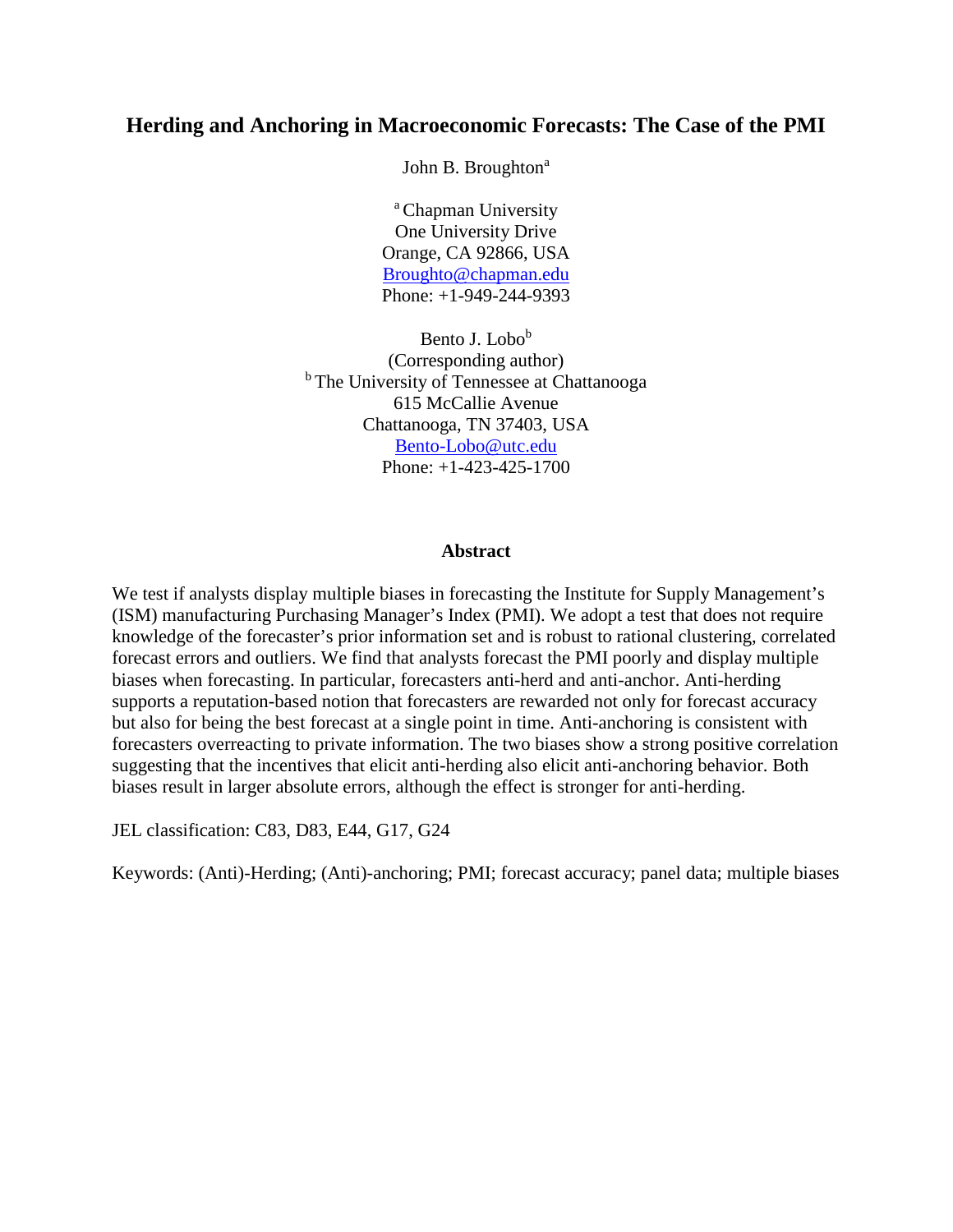### **Herding and Anchoring in Macroeconomic Forecasts: The Case of the PMI**

#### **1 Introduction**

The impact of new information on asset prices is central to our understanding of price discovery and the valuation process. To track information about the economy and the business cycle, analysts and investors use economic indicators such as payrolls data, GDP, and retail sales as a guide. Economic agents form expectations of these indicators and the "news" or "surprise" in such data releases is measured relative to these expectations. In efficient markets, only unanticipated information should impact asset prices. Consequently, a large literature has tracked the impact of the unexpected component of these data releases on asset prices (see Gilbert, Scotti, Strasser and Vega, 2015, and references therein). A critical component of the reaction of economic agents to new information centers on the expectations regarding that piece of data. Professional forecasters provide forecasts of economic data prior to the announcement of the actual data. The median or mean of the survey responses is then viewed as the "consensus" estimate for that piece of data. Asset market responses to such data releases are based on the extent to which the actual data are higher or lower than the consensus expectation. In other words, the news or surprise that asset markets react to is really forecast error.

The literature examining analysts' forecasts of macroeconomic indicators is not as deep as the literature for corporate earnings. In particular, there is a dearth of work dealing with bias in macroeconomic time-series. Schuh (2001) found that individual forecasts of U.S. GDP were either all good (unbiased and efficient) or all bad (biased and inefficient) pointing to differential ability among forecasters. More recent work has focused on behavioral explanations for forecast errors. Lansing and Pyle (2015) point to persistent bias in the track records of professional forecasters with respect to growth, inflation and unemployment. They conclude that the evidence raises doubts about rational expectations. Allowing for departures from rational expectations in economic models would be a way to more accurately capture features of real-world behavior.<sup>[1](#page-3-0)</sup>

In this study, we test whether professionals exhibit behavioral biases in forecasting a key macroeconomic data series. The implications of forecasters using behavioral heuristics is that

<span id="page-3-0"></span><sup>&</sup>lt;sup>1</sup> Loungani (2002), states "the record of failure to predict recessions is virtually unblemished." This conclusion was based on the finding that only two of the 60 recessions that occurred around the world during the 1990s were predicted by forecasters a year in advance. About 40 of the 60 impending recessions remained undetected seven months before they occurred.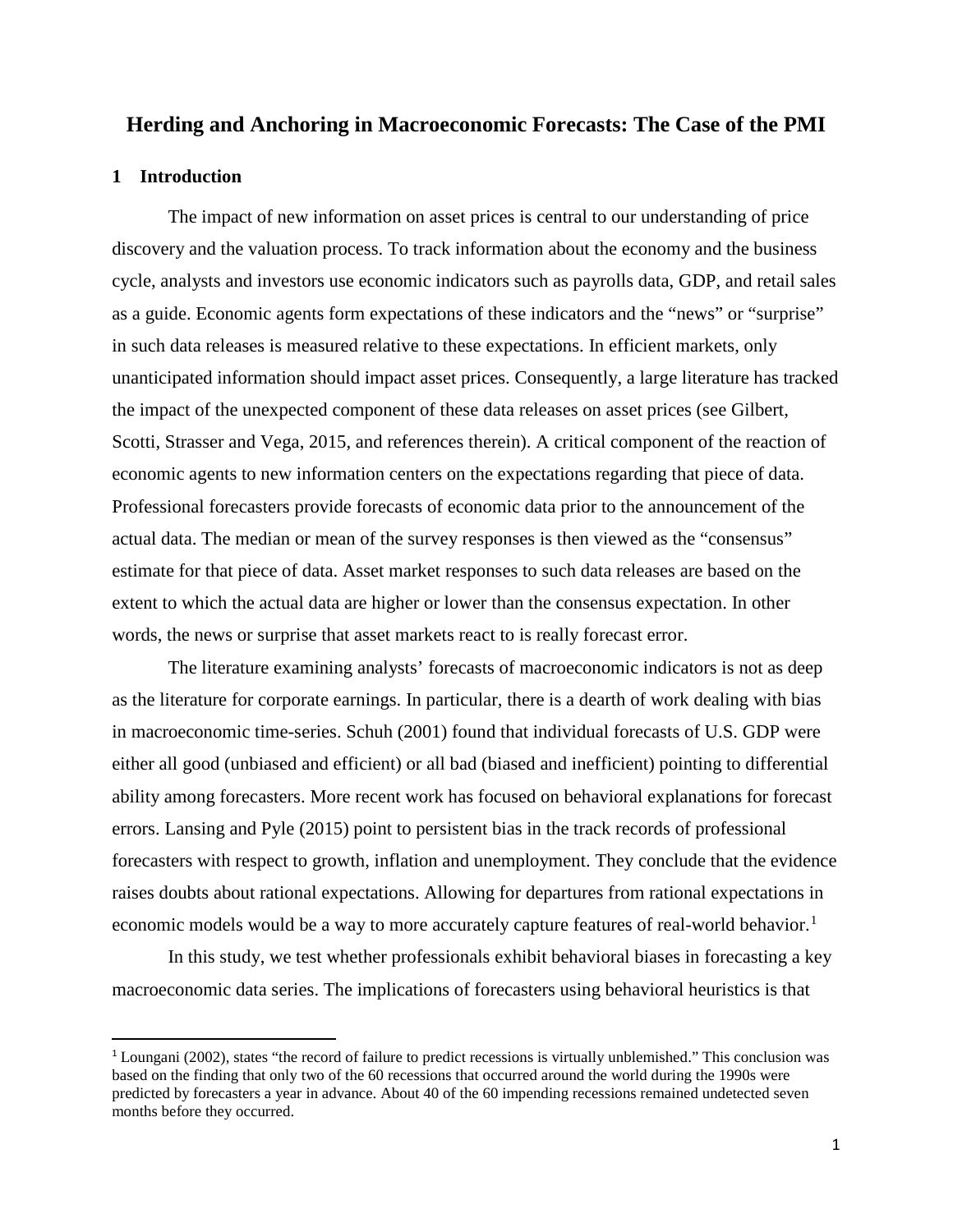forecasts may be systematically biased and/or inefficient. In particular, we examine forecasts for evidence of herding and anchoring. Herding refers to imitation behavior whereby analysts underweight or abandon their own private information in favor of group or leader opinion (e.g. Truman (1994); DeBondt and Forbes (1999)). Anti-herding or bold forecasting suggests that analysts systematically scatter their forecasts away from the forecasts of other analysts. Such behavior has been found in a variety of survey sources such as Consensus Economics, Livingston, *Wall Street Journal*, and OECD, and forecasts such as housing values, oil prices, interest rates, inflation rates (e.g. Lamont 1995; Clement and Tse 2005; Nakazono 2013; Pierdzioch et al. 2013a). Bernhardt, Campello and Kutsoati (2006), BCK hereafter, concluded that "analysts systematically issue anti-herding [earnings] forecasts that overemphasize their private information".

The anchoring-and-adjustment heuristic influences the way people intuitively assess probabilities. It refers to cases in which forecasts are anchored to some easily observable (usually uninformative) prior and leave out important information in forming and adjusting current forecasts. Campbell and Sharpe (2009) found consensus forecasts of several macroeconomic series anchored on the previous month's release. Nakazono (2013) found that Federal Reserve officials (non-governors) tend to anchor on their own previous forecast. However, Pierdzioch and Rulke (2013b) report anti-anchoring or repelling forecast bias with respect to inflation forecasts relative to a central bank's announced inflation target. In such cases, forecasts systematically deviate from the anchor and suggest over-reaction to new information.

In this paper, we study individual forecasts of a key macroeconomic indicator, the Institute for Supply Management's (ISM) manufacturing Purchasing Manager's Index (PMI). The PMI is a much-watched barometer of economic health because it is the first available indication of business conditions in the preceding month.<sup>[2](#page-4-0)</sup> The subcomponents of the index are related to other useful pieces of information such as industrial production, durable goods orders, factory payrolls, producer price index and merchandise trade and are often used to forecast official data which are released several weeks later (Bachman 2010; Hess and Orbe 2013; Lahiri

l

<span id="page-4-0"></span><sup>2</sup> Baumohl (2013, p. 184) writes that a PMI reading of 50 is "believed to be consistent with real GDP growth of about 2.5%. Every full point in the index above 50 can add another 0.3 percentage points or so of growth every year."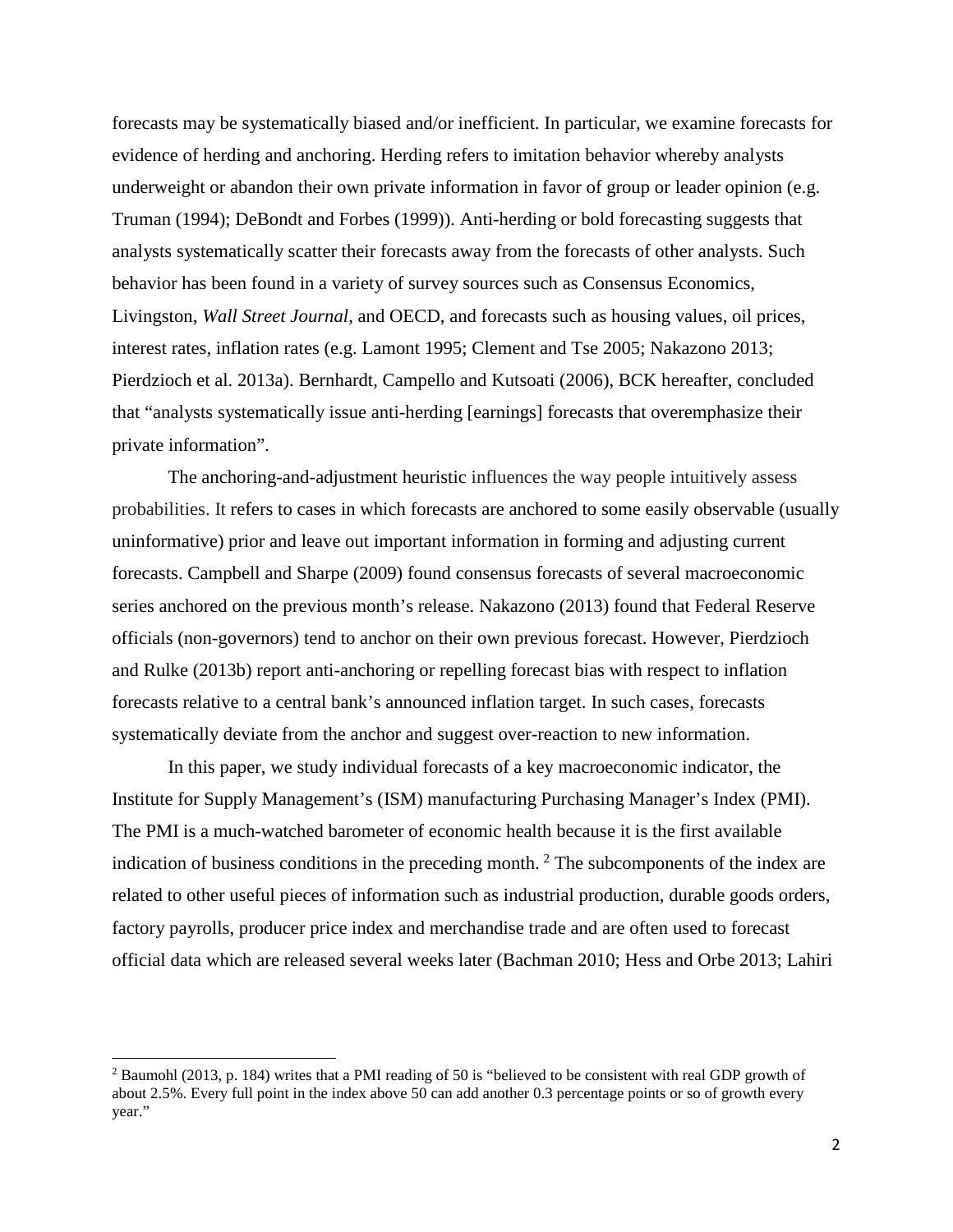and Monokroussos 201[3](#page-5-0)).<sup>3</sup> In their study on information content and timeliness, Gilbert et al. (2015) opine that the PMI, not nonfarm payrolls, might be the true "king of announcements."

There are many issues with testing herding and anchoring in time series data. Hess and Orbe (2013) challenge the anchoring finding in Campbell and Sharpe (2009) arguing that time series tests of cognitive biases may generally be flawed if the prior information available to participants is not properly controlled for. Moreover, unanticipated market shocks could cause all forecasts to appear clustered, and exceed or fall short of announced values. Further, clustered forecasts need not imply that analysts herd (Bernhardt et al. 2006). This is because forecasters may share the same public information and the same established techniques and relationships. When a forecaster's incentive structure or loss function cannot be observed, the issue must be empirically sorted out.

We adopt an empirical approach to test for anchoring and herding in analysts' forecasts that does not require knowledge of the forecasting model used by forecasters. The test, based on the work of BCK (2006), is robust to the shape of the forecaster's loss function and the test statistic is invariant to whether the forecaster targets the mean or median of an asymmetric distribution of the variable under investigation. This test also accounts for rational clustering and is impervious to the choice of anchor. Importantly, the test statistic is robust to correlated forecast errors and to the occurrence of major disruptive events (e.g. the credit crisis) and outliers (Pierdzioch and Rulke 2013b).

To the best of our knowledge, this is the first study to use PMI forecasts as reported by Bloomberg, the most widely used news service in the finance industry, for purposes of studying behavioral biases. We present evidence for the first time on herding related to the ISM series. We also present an approach to studying herding and anchoring in time series data where only single forecasts of a fixed horizon event exist, i.e. there are no observable forecast revisions. In the case of herding, we construct an evolving consensus, as in BCK (2006), to circumvent a look-ahead bias. We explicitly control for the credit crisis, macroeconomic uncertainty and forecaster experience. Finally, we examine the impact of forecast bias on forecast accuracy.

l

<span id="page-5-0"></span><sup>&</sup>lt;sup>3</sup> The ISM website cites Joseph E. Stiglitz, former chairman of President Clinton's Council of Economic Advisors, as saying, "The [ISM] Manufacturing [index]…has one of the shortest reporting lags of any macro-economic series and gives an important early look at the economy. It also measures some concepts (such as lead times and delivery lags) that can be found nowhere else. It makes an important contribution to the American statistical system and to economic policy." Lahiri and Monokroussos (2013) add that, "..because of their nature as survey responses, ISM data are typically subject to small revisions at most. As such, they preserve most of the real-time nature that is crucial in many estimation and forecasting exercises…"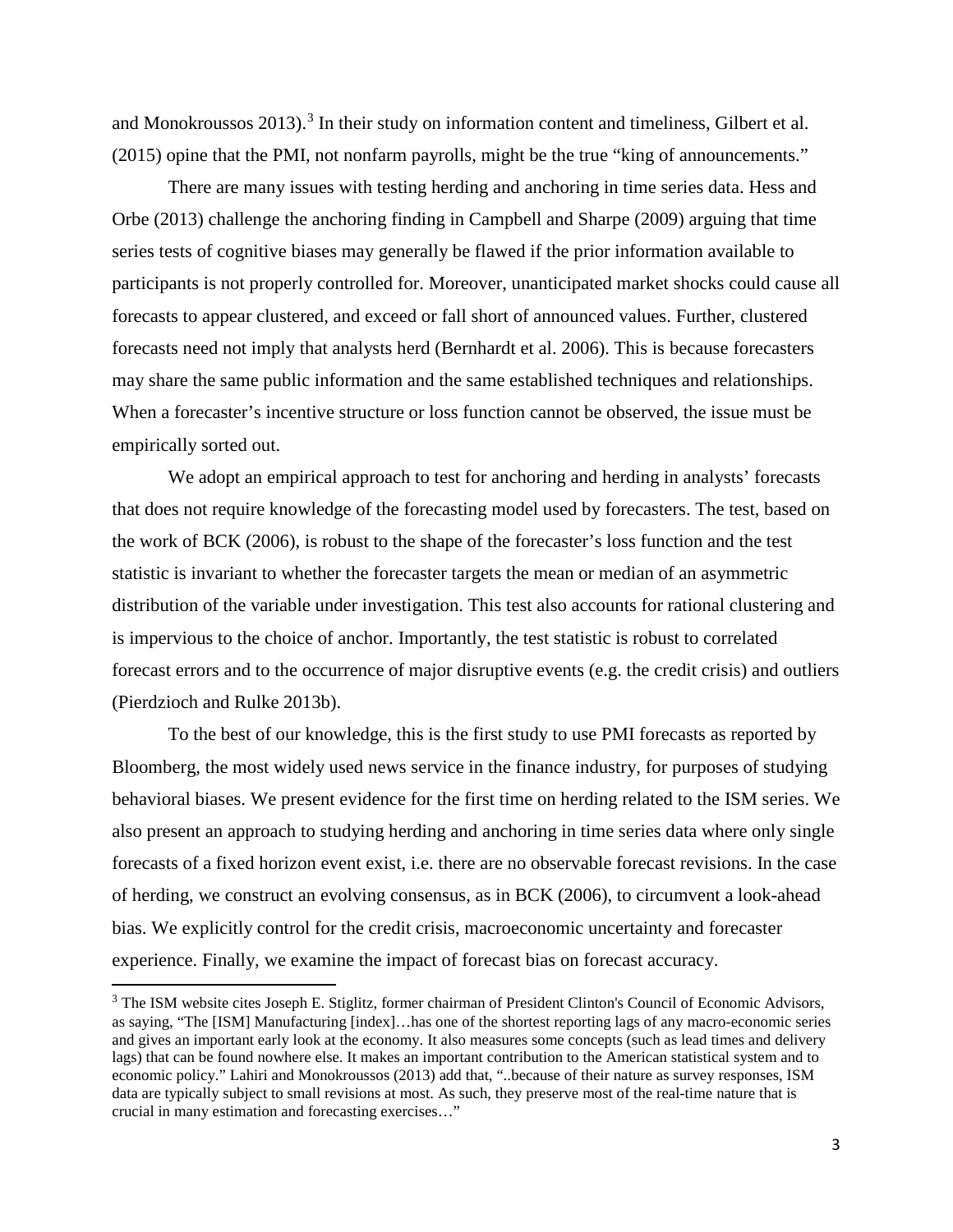In our panel data study, we find that analysts forecast the PMI poorly. Forecasts appear to be pessimistic and forecast errors are elevated in times of uncertainty. Our tests point to strong evidence of anti-herding and anti-anchoring in the cross section of forecasting firms. Moreover, anti-herding and anti-anchoring appear to go together. Both biases cause larger absolute errors, although the effect is stronger for anti-herding.

The rest of this paper is organized as follows: section 2 summarizes some key literature; sections 3 and 4 describe the methodology and data, respectively; section 5 contains the empirical findings regarding herding and anchoring, section 6 contains a discussion of forecast bias and forecast accuracy, and section 7 concludes.

#### **2 Literature Review**

Herding may arise for a number of reasons. For instance, analysts may lack confidence in their private information and/or there is uncertainty concerning public information (Bikhchandani et al. 1992). Herding may increase with task difficulty (Kim and Pantzalis 2003), when analysts' private signal is pessimistic (Olsen 1996), or when analysts want to signal that their information is correlated with their peers (Truman 1994). Compensation-based herding arises when analysts fear penalties for being incorrect (e.g. Hong et al. 2000). There is also some evidence that herding may be culturally motivated (Ashiya and Doi 2001).

Why might forecasters anti-herd? Laster, Bennett and Geoum (1999) argue that forecasters are rewarded not only for forecast accuracy but, most importantly, for being the *best* forecast at a single point in time. The latter gives rise to forecast heterogeneity and thus antiherding. Their model depends on the positive recognition of forecasters who, in any given period, prove to be the most accurate (e.g. through ranking systems or awards for best forecasters). This publicity enhances a forecaster's reputation, credibility and name recognition.<sup>[4](#page-6-0)</sup> In a similar vein, Effinger and Polborn (2001) point out that much of the herding literature implicitly assumes that the remuneration of experts does not depend directly on whether their predictions are right. Therefore, the key incentive to forecast correctly is reputation. However, when the expert's value is additionally dependent on how many other experts are competing with him, then the value of hiring an able forecaster drops as the number of competing experts

<span id="page-6-0"></span> <sup>4</sup> When we asked an award-winning analyst what the incentive was to turn in a forecast to Bloomberg, he replied, "Pride, publicity, and career advancement via name recognition from the Bloomberg posting."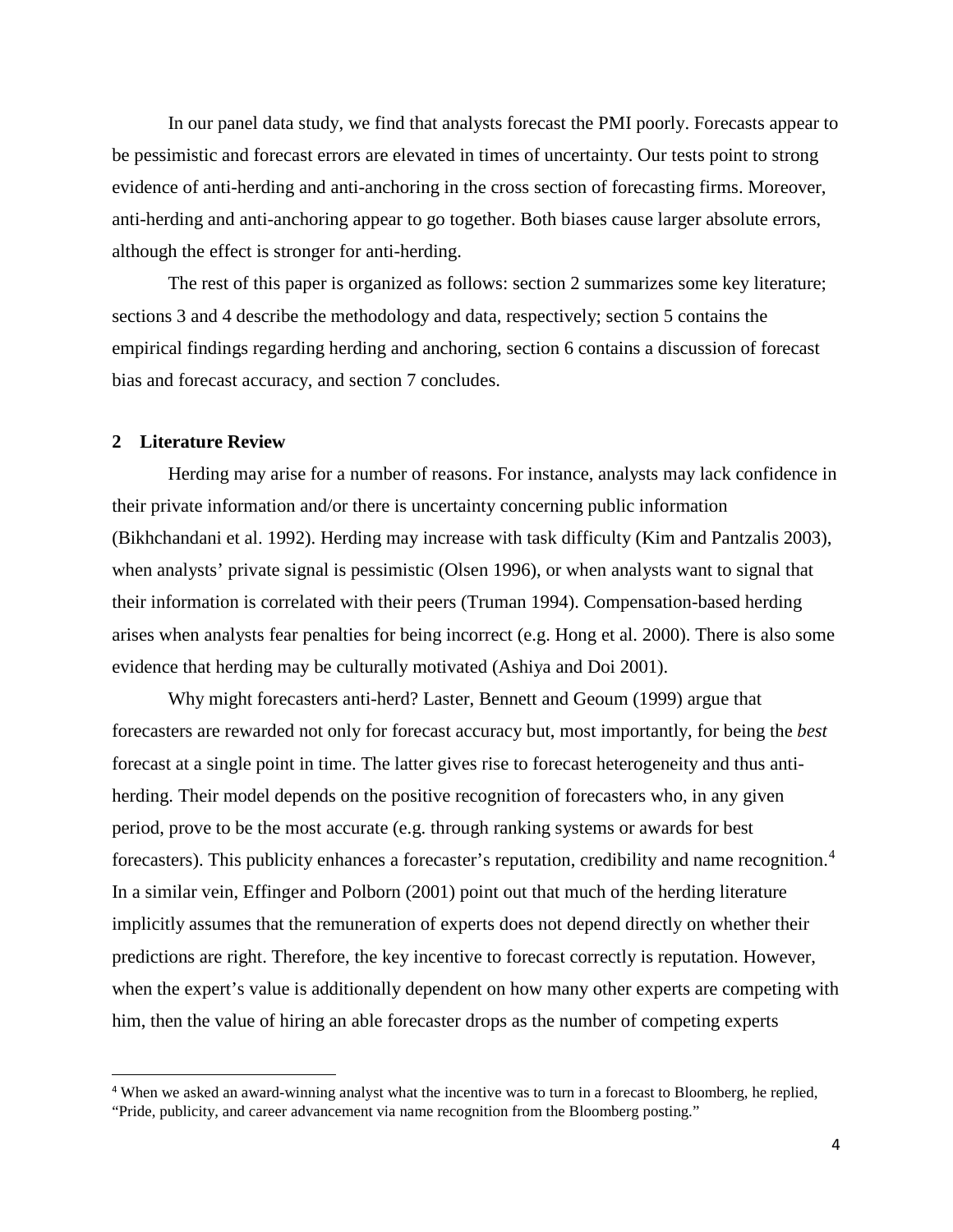increases. Consequently, the expert is most valuable when he is the *only* able expert. In this scenario, if the value of being the best is sufficiently large relative to the value of being one of several able experts, then anti-herding becomes attractive.

No universal measure of herding exists. Most attempts at detecting herding do so by estimating the deviation of each forecast from the mean or median of all forecasts reported in the forecasting cycle (see Hong et al. 2000; Clement and Tse 2005). Gallo, Granger, and Jeon (2002) find that GDP forecasts converge as the date on which GDP is announced draws nearer, but that final forecasts are either uniformly too low or too high. Pons-Novell (2003) finds that in the unemployment rate forecasts from the Livingston Survey, forecasters in some sectors anti-herd and forecasters in other sectors herd toward the consensus.

Bewley and Fiebig (2002) analyze the interest rate forecasts of 104 forecasters for eight countries taken from Consensus Economics and find that more than half of the forecasters have significant herding tendencies, and the degree of herding behavior increases with the volatility of interest rates, i.e. with forecast difficulty. [5](#page-7-0) Pierdzioch and Rulke (2013a) study interest rate forecasts from the Livingston Survey. They apply the BCK test and find evidence of antiherding, contrary to Bewley and Fiebig (2002), and that anti-herding results in lower forecast accuracy. They speculate that forecasters might have a non-standard loss function as described by Laster et al. (1999). Similarly, Pierdzioch et al. (2013b) find pervasive anti-herding in *Wall Street Journal* survey data on housing starts and housing price changes. Pierdzioch et al. (2016) find evidence of time-varying bias, i.e. South African forecasters of the inflation rate herd in times of heightened uncertainty and anti-herd in times of stability.

Tversky and Kahneman (1974) report that anchoring appears to be pervasive in financial decision-making and to be undiminished by task familiarity or financial incentives. Amir and Ganzach (1998) point out that anchored forecasts underweight the forecaster's private information and are biased toward the anchor (i.e. overweighting past information). Campbell and Sharpe (2009) find that consensus forecasts of monthly economic releases display anchoring and are systematically biased toward the value of the previous month's release. In their test, the null hypothesis of no bias is tested against an alternative of anchoring. Other tests of anchoring use alternative anchors: the analyst's previous forecast (Nakazono 2013), or the current or lagged

l

<span id="page-7-0"></span><sup>&</sup>lt;sup>5</sup> They use the term herding to denote the tendency to produce a range of forecasts which is narrower than that which would likely be observed if the forecasts were produced on a strictly independent basis because a forecaster takes the previous consensus mean into account.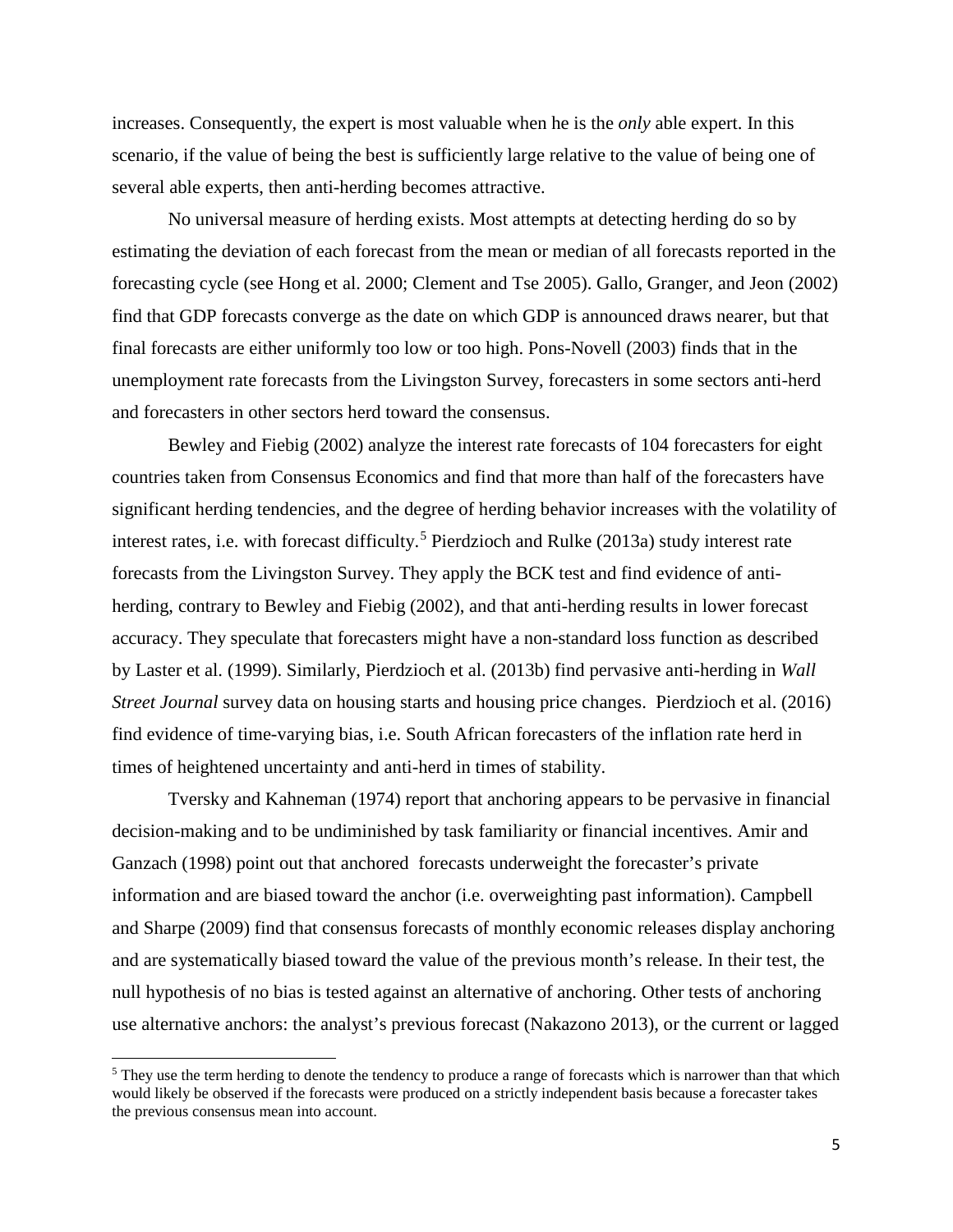median forecast (Nakazono (2013); Cen et al. (2013)). Campbell and Sharpe (2009) and Hess and Orbe (2013) use the previous month's level of the PMI as the anchor in analyzing forecasts of the ISM. However, Hess and Orbe argue that analysts use more information than is assumed by the Campbell and Sharpe test. They construct an *ad hoc* information set comprising other macroeconomic data that analysts may have access to and find that this additional information accounts for more than half of the overall anchoring bias coefficient. They however, do not provide an improved test of anchoring.

Nakazano (2013) conducted a joint test of herding and anchoring using a test similar to Campbell and Sharpe and found that Fed governors herd to the previous consensus and deviate from their own previous forecasts. They report that non-governors tend to anti-herd and anchor on their previous forecast. Pierdzioch and Rulke (2013b) adapt the BCK approach to test whether a central bank's declared inflation target serves to anchor or repel inflation forecasts collected by Consensus Economics. From data for 22 countries, they conclude that forecasters appear to scatter their inflation forecasts away from the inflation target, suggesting that the target repels rather than anchors inflation expectations at least in the short run. They offer no explanation for this phenomenon.

Why might forecasters anti-anchor? While there does not appear to be much theory to address this question, we suggest that anti-anchoring may be viewed as the opposite of anchoring, i.e. forecasters overweight their private information and systematically deviate from an anchor. This behavior might be especially dominant if forecasters believe other forecasters tend to anchor on a particular anchor, e.g. the previous month's value of a macroeconomic variable. We speculate that, consistent with Laster et al (1999), forecasters will tend to deviate from observable anchors if they are motivated to be the best forecaster among a large group of forecasters. Such incentives will also lead forecasters to make bold forecasts and consequently to anti-herd.

In sum, the evidence appears to be mixed regarding (anti-)herding and (anti-)anchoring tendencies among macroeconomic forecasters. We empirically explore this issue further.

#### **3 Methodology**

To uncover herding and anchoring behavior, we rely on the BCK test. To illustrate how the test works, it is useful to consider a forecaster who forms an efficient private forecast that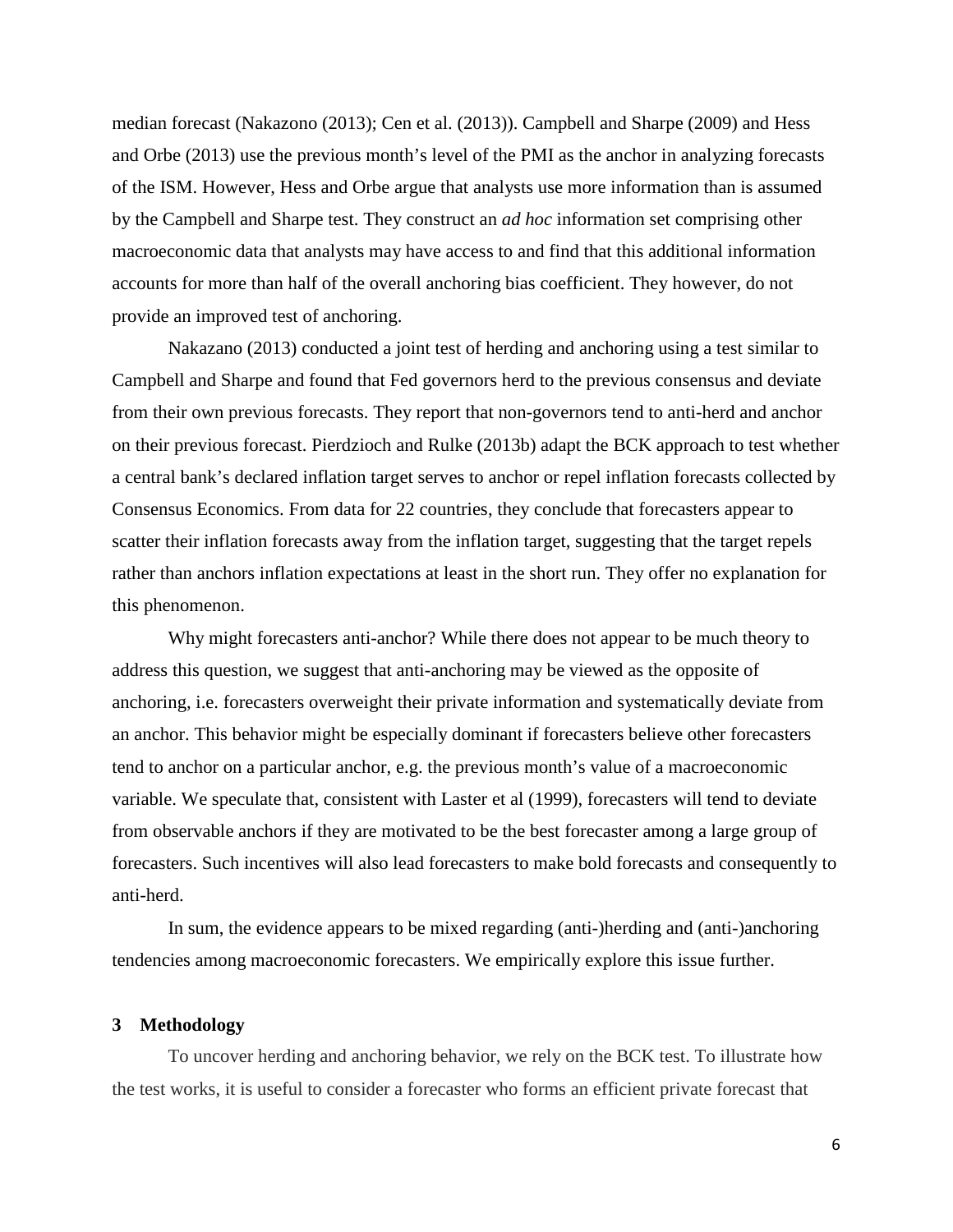uses all available information to form a posterior distribution over the PMI. We notate this unobservable optimal forecast as  $F_t^*$ . The forecast is unbiased if the forecast is equal to the posterior estimate of the median or mean of the PMI. However, the forecaster may issue forecasts (*Ft*) that are biased. The probability that an unbiased private forecast overshoots or undershoots the announced PMI  $(A_t)$  is 0.5, and this probability should be unrelated to the consensus forecast,  $\overline{F}_t$ . Accordingly,

Prob (F<sub>t</sub> > A<sub>t</sub> | F<sub>t</sub> > 
$$
\overline{F}_t
$$
, A<sub>t</sub>  $\neq$  F<sub>t</sub>) = 0.5 and Prob (F<sub>t</sub> < A<sub>t</sub> | F<sub>t</sub>  $\lt$   $\overline{F}_t$ , A<sub>t</sub>  $\neq$  F<sub>t</sub>) = 0.5 (1)

Herding arises if a published forecast is biased towards the consensus forecast. If the biased published forecast exceeds the consensus forecast then we have  $\overline{F}_t \leq F_t \leq F_t^*$ , i.e. the forecast will be located between the consensus and his best estimate. As a result, the probability that the biased published forecast overshoots the PMI will be less than 0.5. Similarly, if the biased published forecast is less than the consensus forecast then we have  $\overline{F}_t$  >  $F_t$  >  $F_t^*$ , and the probability that the biased published forecast undershoots the PMI also will be less than 0.5. Notating  $z^+$  as the event that the forecast overshoots the consensus ( $F_t > \overline{F_t}$ ), and  $z^-$  as the event that the forecast undershoots the consensus ( $F_t < \overline{F_t}$ ), herding implies that

Prob 
$$
(F_t > A_t | z^+, A_t \neq F_t) < 0.5
$$
 and Prob  $(F_t < A_t | z^-, A_t \neq F_t) < 0.5$  (2)

Anti-herding implies that forecasters try to differentiate their forecasts from the forecasts of others. In such cases, the published forecast will be further away from the consensus forecast than the private forecast. Accordingly,  $\overline{F}_t < F_t^* < F_t$  and  $F_t < F_t^* < \overline{F}_t$ , and the probabilities of overshooting or undershooting the PMI will be greater than 0.5. Anti-herding implies that:

Prob 
$$
(A_t < F_t | z^+, A_t \neq F_t) > 0.5
$$
 and Prob  $(A_t > F_t | z^-, A_t \neq F_t) > 0.5$  (3)

The non-parametric herding statistic, *S<sub>H</sub>*, proposed by BCK is the average of the sample estimates of the overshooting and undershooting conditional probabilities. The test statistic is constructed as follows:

$$
S_H(z^+, z^-) = \frac{1}{2} \left[ \frac{\Sigma \delta^+_t}{\Sigma \gamma^+_t} + \frac{\Sigma \delta^-_t}{\Sigma \gamma^-_t} \right] \tag{4}
$$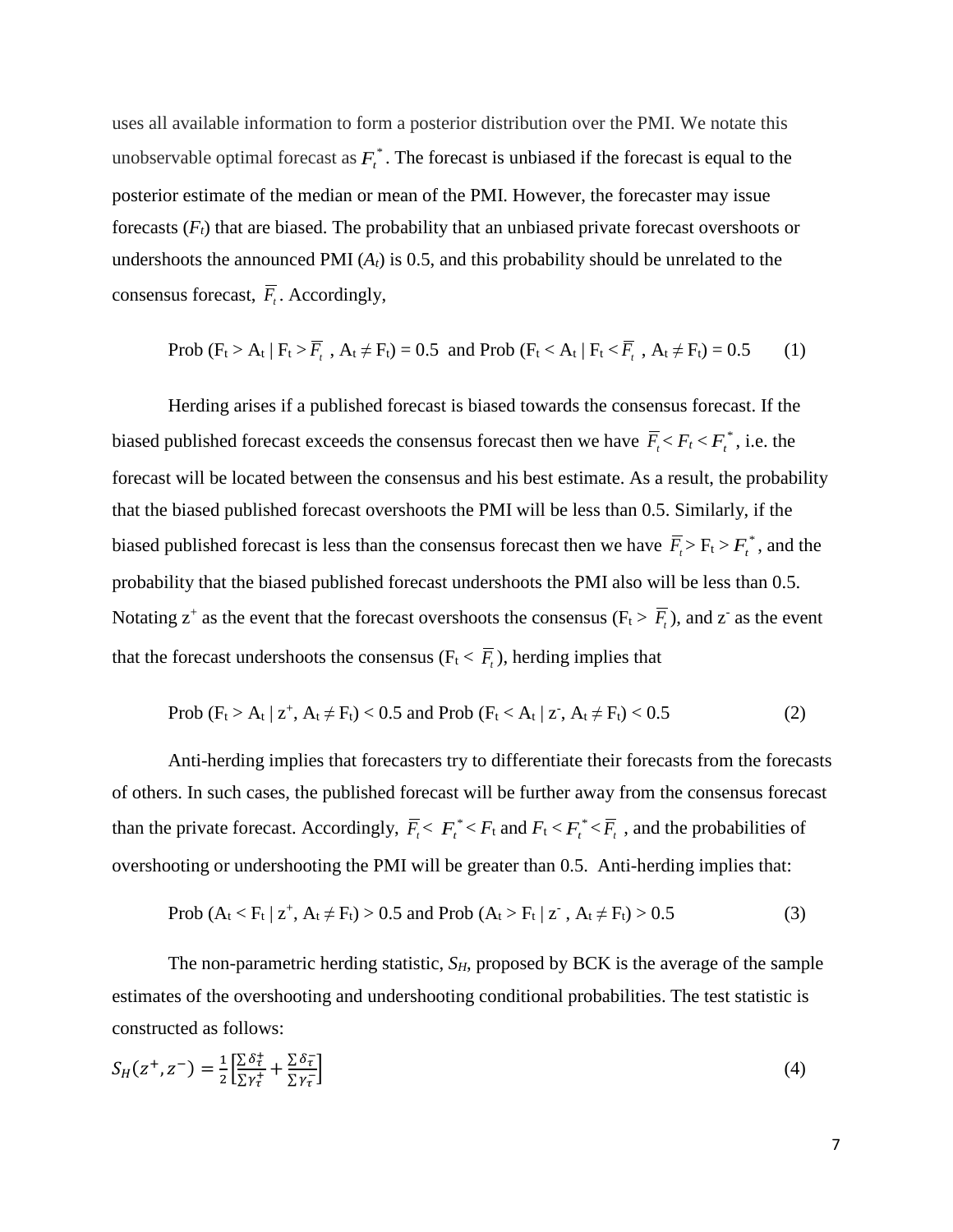where  $\gamma^+$  and  $\gamma^-$  are conditioning indicator functions such that  $\gamma^+ = 1$  if  $z^+$  occurred, zero otherwise. Likewise,  $\gamma = 1$  if z occurred, zero otherwise. Similarly,  $\delta^+$  and  $\delta^-$  are overshooting binary indicator functions such that  $\delta^+ = 1$  if  $z^+$  occurred and  $F_t > A_t$ , while  $\delta^- = 1$  if z<sup>-</sup> occurred and  $F_t < A_t$ .

Under the null,  $S_H = 0.5$ . When  $S_H < 0.5$ , the test suggests herding, and when  $S_H > 0.5$ , the test suggests anti-herding. The herding statistic has an asymptotic normal distribution under the null hypothesis that forecasters form unbiased forecasts with mean of 0.5 and variance of  $\frac{1}{16} \left[ \frac{1}{\sum \gamma_{\tau}^{+}} + \frac{1}{\sum \gamma_{\tau}^{-}} \right].$ 

In the case of anchoring, Pierdzioch and Rulke (2013b) apply the BCK test to show that anchoring arises if a published forecast is biased towards the anchor. In this adaptation of the BCK test, the consensus forecast is replaced with the hypothesized anchor,  $\overline{H}_t$ . The overshooting and undershooting probabilities and the S-statistic  $(S_A)$  are computed similarly to (2), (3) and (4) above. Similar to the herding case, under the null,  $S_A = 0.5$ . When  $S_A < 0.5$ , the test suggests anchoring, and when  $S_A > 0.5$ , the test suggests repelling or anti-anchoring.

#### **4 Data**

 $\overline{a}$ 

The ISM manufacturing survey goes out to more than 300 corporate purchasing managers and supply executives representing 20 different industries (Baumohl, 2013). Respondents are asked to assess whether activity is better/same/worse relative to the previous month in the following ten areas: New Orders, Production, Employment, Supplier Deliveries, Inventories, Customers' Inventories, Prices, Backlog of Orders, New Export Orders and Imports.[6](#page-10-0),[7](#page-10-1) We focus on the purchasing manager's index (PMI) which is an equally-weighted composite diffusion index based on the first five subcomponents, and is released on the first business day of each month.

<span id="page-10-0"></span><sup>6</sup> The backlog index compares current month unfilled orders with the prior month. The inventory index compares current month units on hand, not the dollar value, with the prior month.

<span id="page-10-1"></span><sup>&</sup>lt;sup>7</sup> Specifically, five types of choices are offered as follows: For new orders, production and exports, the choices are better/same/worse; for employment, inventories, prices and imports, the choices are higher/same/lower; for supplier deliveries, the choices are slower/same/faster; for customer inventories, the choices are too high/about right/too low; and for order backlogs, the choices are greater/same/less.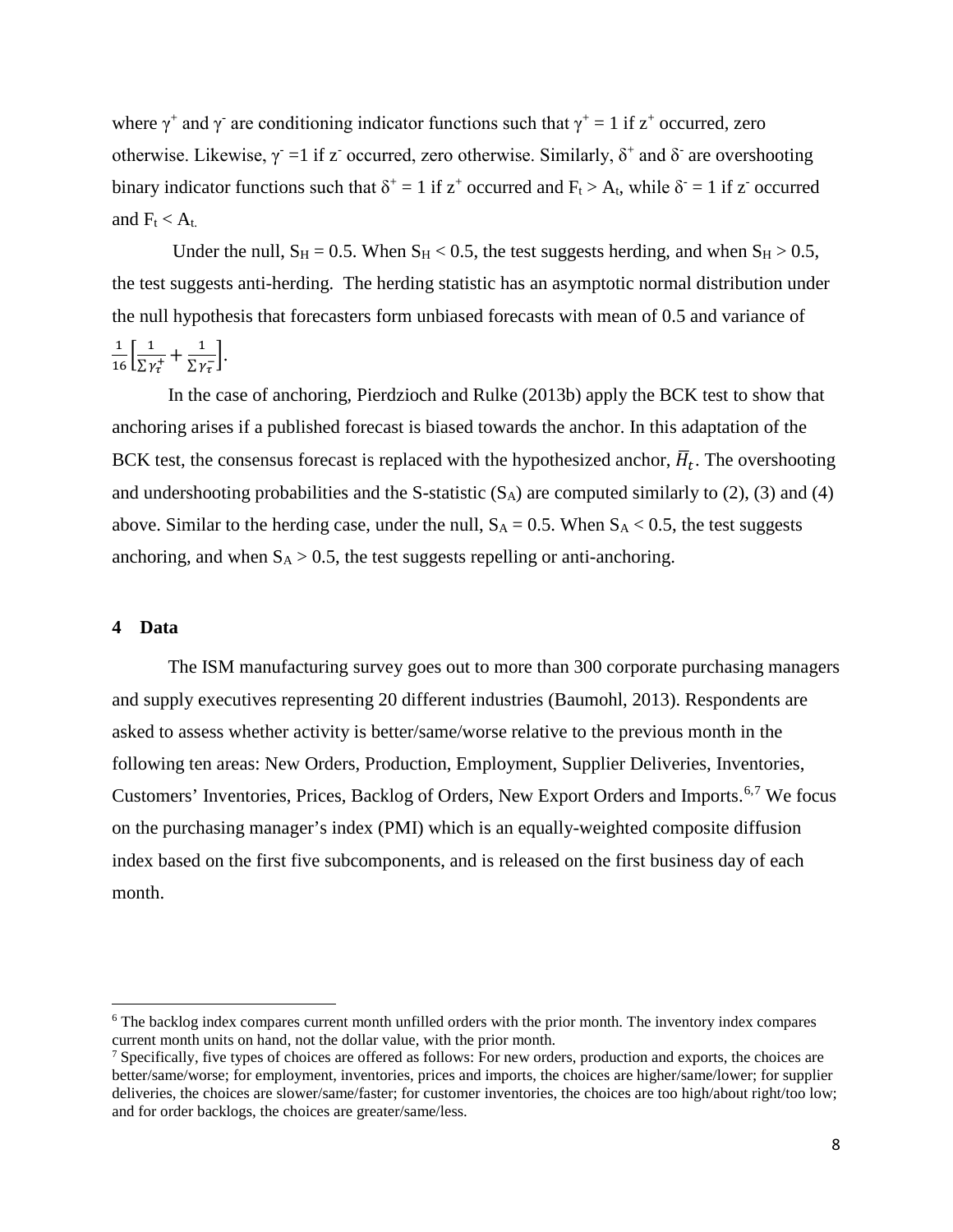Our sample is comprised of analysts' forecasts of monthly ISM announcements from 199[8](#page-11-0):6 to 2014:4, a total of 191 event days, as reported by Bloomberg.<sup>8</sup> The number of monthly individual analyst estimates for all announcements ranges from 3 to 88, with an average of 62. Figure 1 shows the distribution of firm-forecasts across the sample. There were a total of 11,842 individual forecast observations generated by 224 different firms. Figure 2 show the distribution of firms by number of forecasts. There were 123 firms with more than 20 forecasts; of these, 19 firms provided more than 150 forecasts in the sample. Later, we use this information to classify firms into more-/less-experienced forecaster quartiles.

Bloomberg sends monthly questionnaires to a list of analysts and economists asking for their forecasts of various macroeconomic indicators. Bloomberg publishes the forecasts as they come in (Pierdzioch, Reid and Gupta, 2016). Forecasts are marked with a date, with several forecasts marked with the same date. A limitation of the dataset is that while we have data on all forecasts that Bloomberg published for a particular event date, we cannot precisely track a forecaster's information set. This limitation is important because the herding test requires knowledge of a consensus forecast. Pierdzioch et al. (2016) correctly point out that while early forecasters are likely to have limited information on the forecasts of other forecasters, late forecasters can take into account a potentially large number of forecasts when submitting a forecast. A direct consequence is that we have to make an assumption as to what forecasters know about the forecasts of others when making their forecasts. An additional limitation of the Bloomberg dataset is that we are unable to unambiguously separate forecasters by type, e.g. buyside versus sell-side, or by industry.

Figure 3 plots the PMI over the sample period along with the standard deviation of forecasts for each event. Table 1 contains descriptive statistics. Raw forecast errors are defined as the announced PMI minus the forecast PMI. Consensus forecasts are defined as the median of all forecasts for each event. We find that the mean monthly consensus forecast error (FE) is no different from zero. Thus, consensus forecasts appear to be unconditionally unbiased. However, the mean individual forecast error is significantly positive (i.e. 0.21) suggesting that, on average, forecasters were pessimistic and underestimated the announced value of the PMI. Predictably, individual errors are also more volatile than the consensus errors judging by the standard

l

<span id="page-11-0"></span><sup>8</sup> While consensus forecasts are available going back to 1992, individual analyst forecasts are only available from June 1998.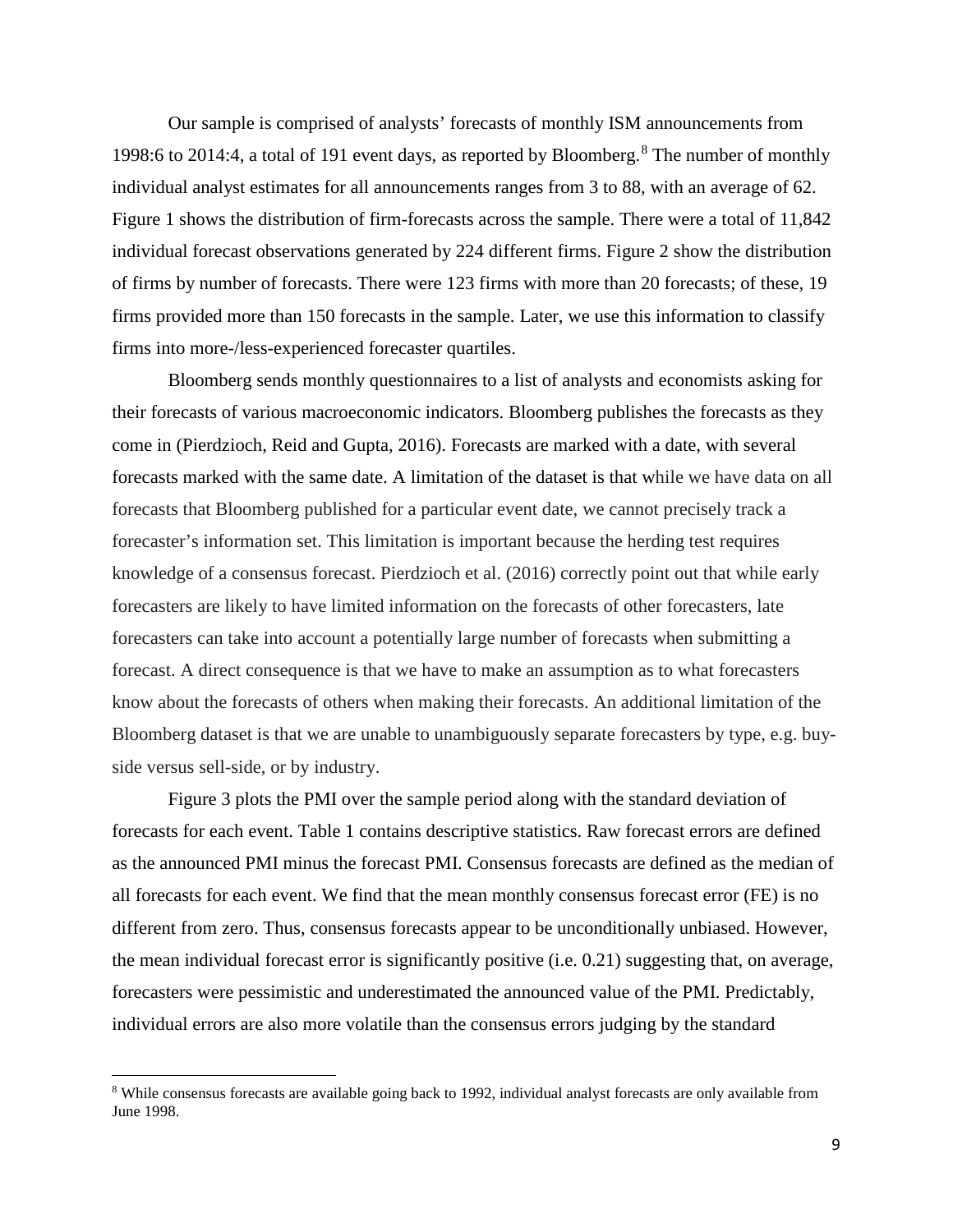deviations of the errors. Interestingly, mean individual and consensus forecast errors are significantly higher than the errors from a naïve  $AR(1)$  forecast, i.e. forecasts equal to last period's PMI. Absolute forecast errors (AFE) and absolute percent forecast errors (APFE), i.e. absolute errors scaled by the announced value, are also larger and more volatile for individuals compared to the consensus. However, absolute forecast errors are smaller than naïve absolute forecast errors, suggesting that analysts might well be adding value.

Is forecasting more difficult in times of elevated uncertainty? We explore this issue by characterizing general macroeconomic uncertainty along three dimensions: 1) recessions as dated by the NBER; 2) the credit crisis dated from 2007:1 to 2009:6; and 3) the Economic Policy Uncertainty Index (EPUI) as presented by Baker, Bloom and Davis (2013). In the case of the EPUI, we classify months when the EPUI increased from the previous month as times of elevated uncertainty.

In Table 2, we report means and standard deviations for absolute percent forecast errors. Such scaling is necessary to make errors comparable by accommodating increases and decreases in the PMI at different times in the business cycle. We find that absolute percent errors were larger and more volatile during periods of heightened uncertainty for both consensus and individual forecast errors. The errors appear to be largest during recessions. Interestingly, naïve forecast errors are much larger than analyst errors in such times of uncertainty suggesting that even though errors are exaggerated in such times, analysts add value to the forecasting process.

Tests of herding and anchoring require knowledge of what it is forecasters herd toward or anchor on. In the case of anchoring, we choose the previous month's announced value of the PMI as the anchor, following Campbell and Sharpe (2009) and Hess and Orbe (2013). In the case of herding, we follow BCK and use the evolving current consensus, defined as the median of forecasts issued prior to the forecast in question. While forecasts are added every day to the portal beginning up to 4 weeks prior to the announcement, the vast majority of forecasts are posted on the Friday preceding the announcement, i.e. 3 to 7 days prior to the announcement.

We construct the current median for all forecasts prior to the announcement day. For instance, for those who report 7 days prior to an announcement, the median of all previously reported forecasts is considered to be the consensus. For those who reported 5 days prior to the announcement, the median of all reported forecasts up through day -6 is considered to be the consensus, and so on. Note that we include day 0, i.e. the announcement day, because on some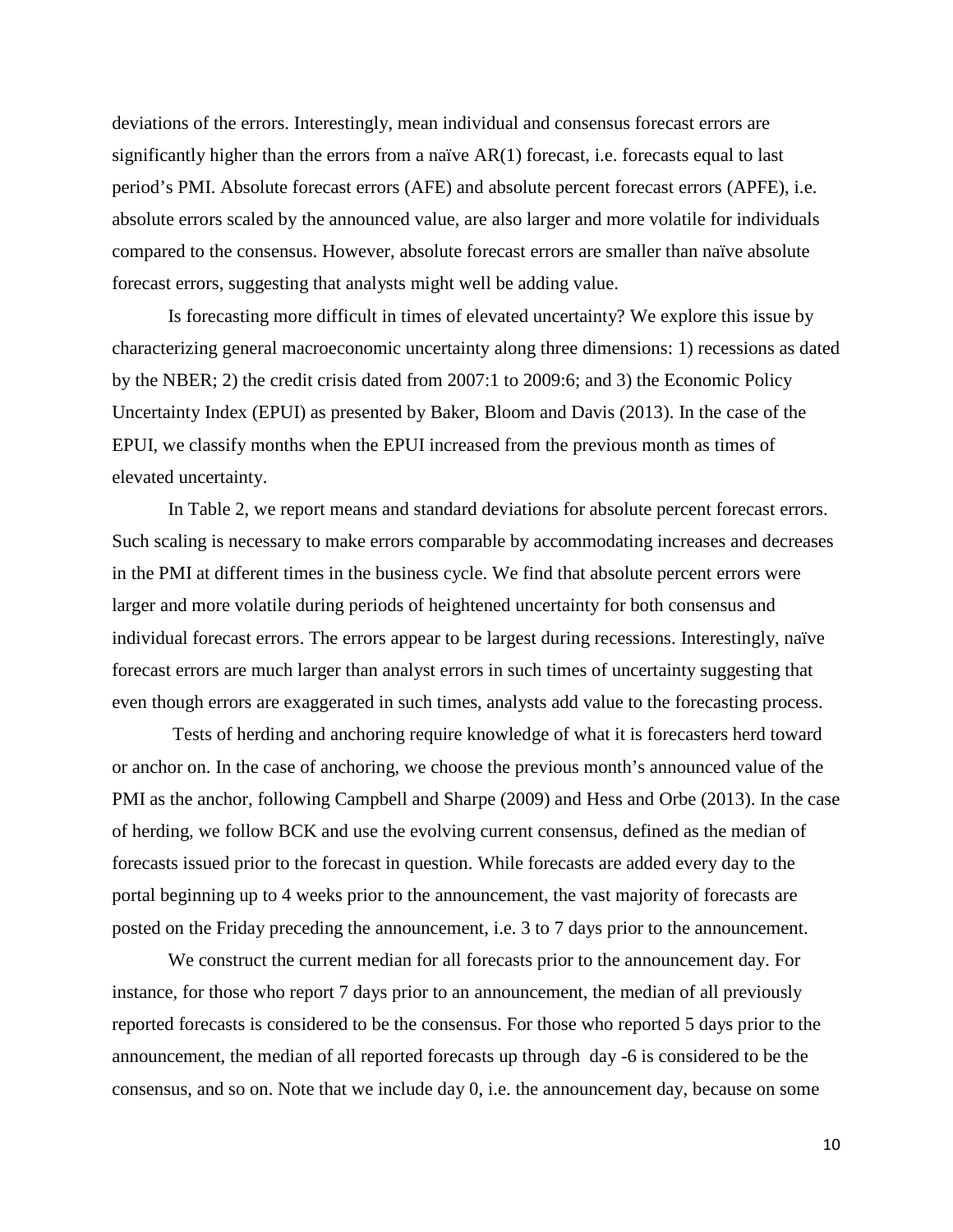occasions Bloomberg uploads forecasts that come in earlier that morning prior to the release of the indicator.

The anchoring-and-adjustment bias refers to forecasts that are anchored to some easily observable prior thereby leaving out important information in forming current forecasts. In particular, when analysts generate numerical estimates of uncertain quantities, adjustments away from some initial value or anchor are often insufficient. In other words, anchoring suggests under-reaction to new information. Anti-anchoring, by contrast, would suggest over-reaction to new information. Initially, we run the BCK test using the previous month's announced PMI as the anchor. We also experiment with alternative anchors including the prior period median forecast and prior individual/own forecast.

#### **5 Empirical results**

#### 5.1 Do analysts herd?

Table 3 contains results of the BCK test of herding. As previously mentioned, we construct the current evolving consensus to prevent a look-ahead bias and ensure that information would be observable by forecasters. In the panel data set, we find pervasive evidence of anti-herding for days -7 through day 0. Analysts appear to position their forecasts away from the consensus. Cross-sectionally, we find that for the 158 firms with 10 or more forecasts, roughly 40% exhibit anti-herding and 60% exhibit no bias according to the BCK test.

To examine the time-series properties of the bias, we calculate S-statistics by year. In Table 4, we report results beginning with 1999 to ensure we have enough forecasts to conduct the test. We find no evidence of time variation in anti-herding: of the 16 years examined, 15 (93%) are characterized by anti-herding, and only 1 is characterized as no bias.

#### 5.2 Herding robustness tests

We conduct several tests of the robustness of the (anti-)herding finding. These results are contained in Table 5. We examine herding in sub-samples based on the previously mentioned periods of uncertainty. We also examined the possibility that herding might be related to forecaster experience by segregating forecasters into experience quartiles. Here, we used the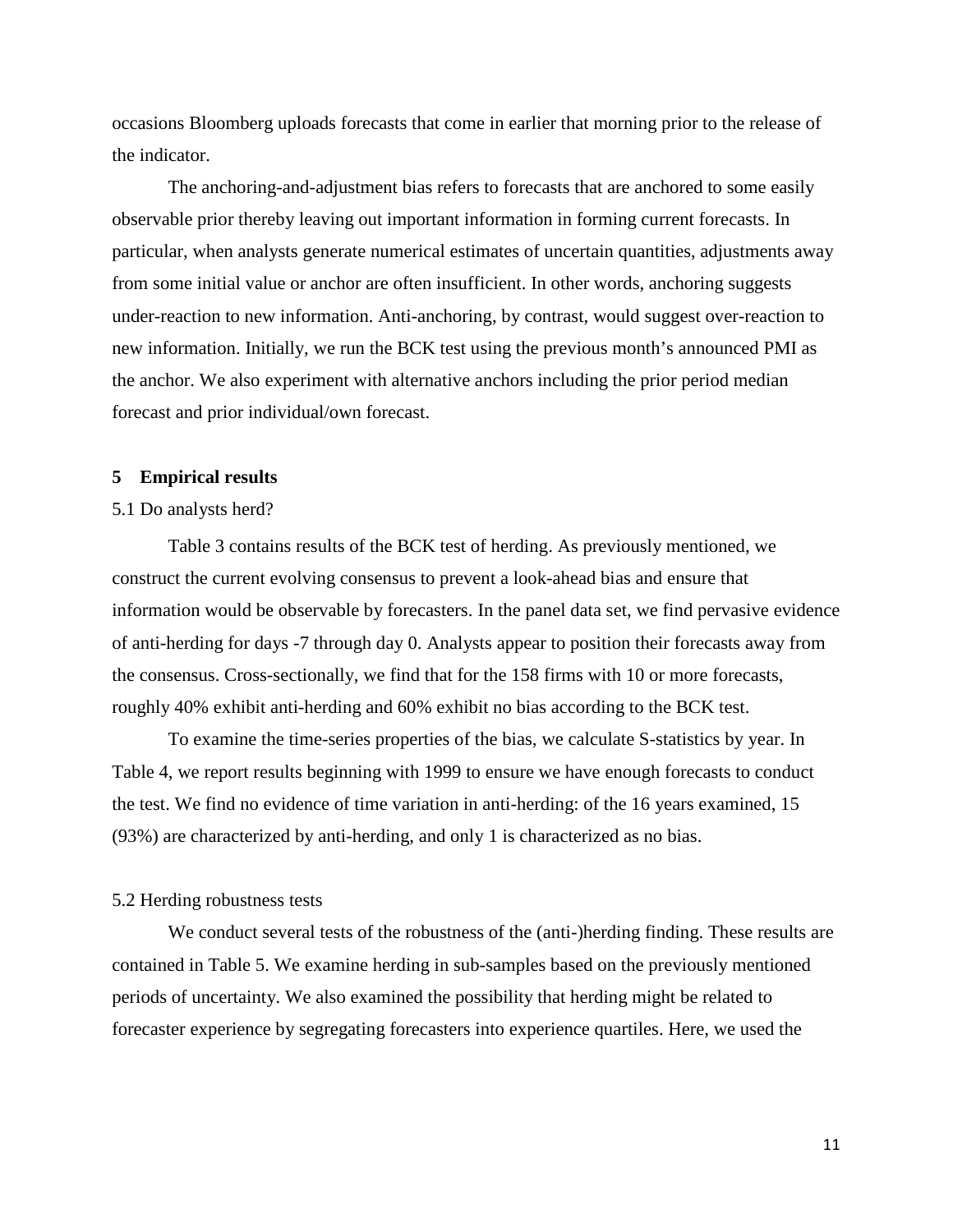number of firm forecasts as a proxy for experience.<sup>[9](#page-14-0)</sup> We also estimated the S-statistic after dividing the sample into pessimistic and optimistic forecasts. Here, pessimistic (optimistic) forecasts were classified based on whether the analyst's forecast was lower (higher) than his previous forecast. Finally, we examined herding in periods of high/low PMI volatility, a proxy for forecast (task) difficulty. Such periods of high/low volatility were based on Pierdzioch et al (2016): In a low-volatility regime, the absolute change in the PMI from the previous month is smaller than or equal to its unconditional full sample mean; in a high-volatility regime, the absolute change in the PMI from the previous month is larger than its unconditional full sample mean. In each case, we found pervasive evidence of anti-herding. Boldness appears to be a systematic characteristic of forecasts of the PMI.<sup>[10](#page-14-1)</sup>

#### 5.3 Do analysts anchor?

The BCK test is easily adapted to a test for anchoring. In the panel data set, we find pervasive evidence of anti-anchoring for the full sample with an S-statistic of 0.5617. When we run the BCK test by analyst-firm, using the previous month's announced PMI as the anchor, we find that in the cross section of firms with ten or more forecasts, roughly 18% exhibit an antianchoring (or repelling) bias. Interestingly, and in contrast to a broader result presented in Campbell and Sharpe (2009), there is no evidence of anchoring at the firm level.

To get a sense of the time series properties of the S-statistic, we generate S-statistics by year using all forecasts in a particular year. In Table 6, we find that about 68.5% of the time either anchoring (12.5%) or anti-anchoring (56%) bias is evident. For the overall sample, the test clearly indicates anti-anchoring. The time variation in the (collective) bias is interesting and is not related to periods of uncertainty. A deeper exploration of this time variation is the subject of a future study.

#### 5.4 Anchoring robustness tests

<span id="page-14-0"></span> <sup>9</sup> We also examined the impact of forecast number on forecast bias. We collected all the first forecasts of firms, then all the second forecasts and so on. We truncated the sample where we had minimally 10 analysts/firms, i.e. at 168 forecasts. We found pervasive anti-herding.

<span id="page-14-1"></span> $10$  Pierdzioch et al (2016) examined herding to the previous period's consensus on grounds that expectation formation shows features of adaptive learning (Ehlers and Steinbach, 2007). Although we disagree with this approach to testing for herding, we reexamined the overall sample results for herding to the previous period's median forecast and found pervasive anti-herding.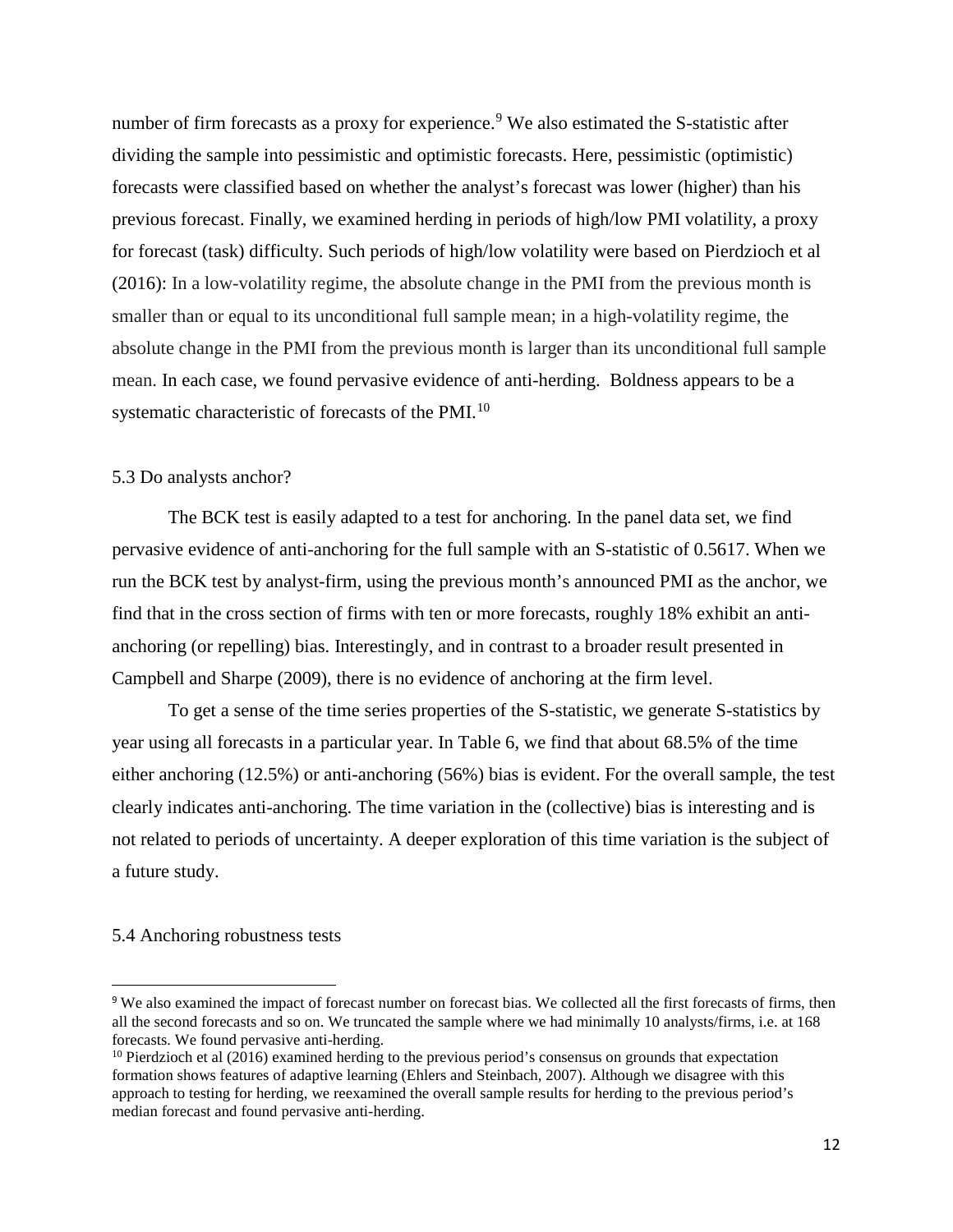As further checks on the robustness of our findings, we run the BCK test on sub-samples based on the previously mentioned periods of uncertainty, and using alternative anchors such as the prior period median forecasts and prior individual/own forecasts. These results are contained in Table 7. We find that the anti-anchoring bias dominates and is unaffected by macroeconomic uncertainty or choice of anchor.

#### **6 Behavioral biases and forecast accuracy**

Our empirical tests show that forecasters exhibit both anti-herding and anti-anchoring characteristics. To examine the relationship between the two biases, we calculate the correlation between forecaster-specific S-statistics, i.e.  $S_H$  and  $S_A$ . The two biases show a strong positive correlation of +0.60, which can also be seen in Figure 4. In other words, anti-herding and antianchoring behavior go together. This is consistent with Laster et al (1999) and the notion that forecaster incentive structures reward only the best forecast, which elicits anti-herding behavior. In turn, such behavior might reasonably result in forecasters overreacting to their own private information compared to random anchors, consistent with anti-anchoring behavior.

Finally, we examine the relationship between individual forecast bias and individual forecast accuracy. To do so, we estimate a model similar to that in Pierdzioch and Rulke (2013a), whereby we regress the average forecaster-specific absolute forecast errors and the absolute percent forecast errors on forecaster-specific S-statistics for herding and anchoring.

$$
For ecastError_i = \alpha + \beta S_i + \varepsilon_i \tag{5}
$$

Table 8 contains the results of these regressions. We find a positive relationship between the S-statistic and forecast error. While the relationship is strongly significant in the case of (anti- )herding, the relationship is not statistically significant in the case of (anti-)anchoring. The herding result indicates that cross-sectional anti-herding results in larger absolute errors, consistent with Pierdzioch and Rulke (2013a).

#### **7 Conclusion**

In this study, we test whether professionals exhibit behavioral biases in forecasting a key macroeconomic data series. The implications of forecasters using behavioral heuristics is that forecasts may be systematically biased and/or inefficient. In particular, we examine forecasts for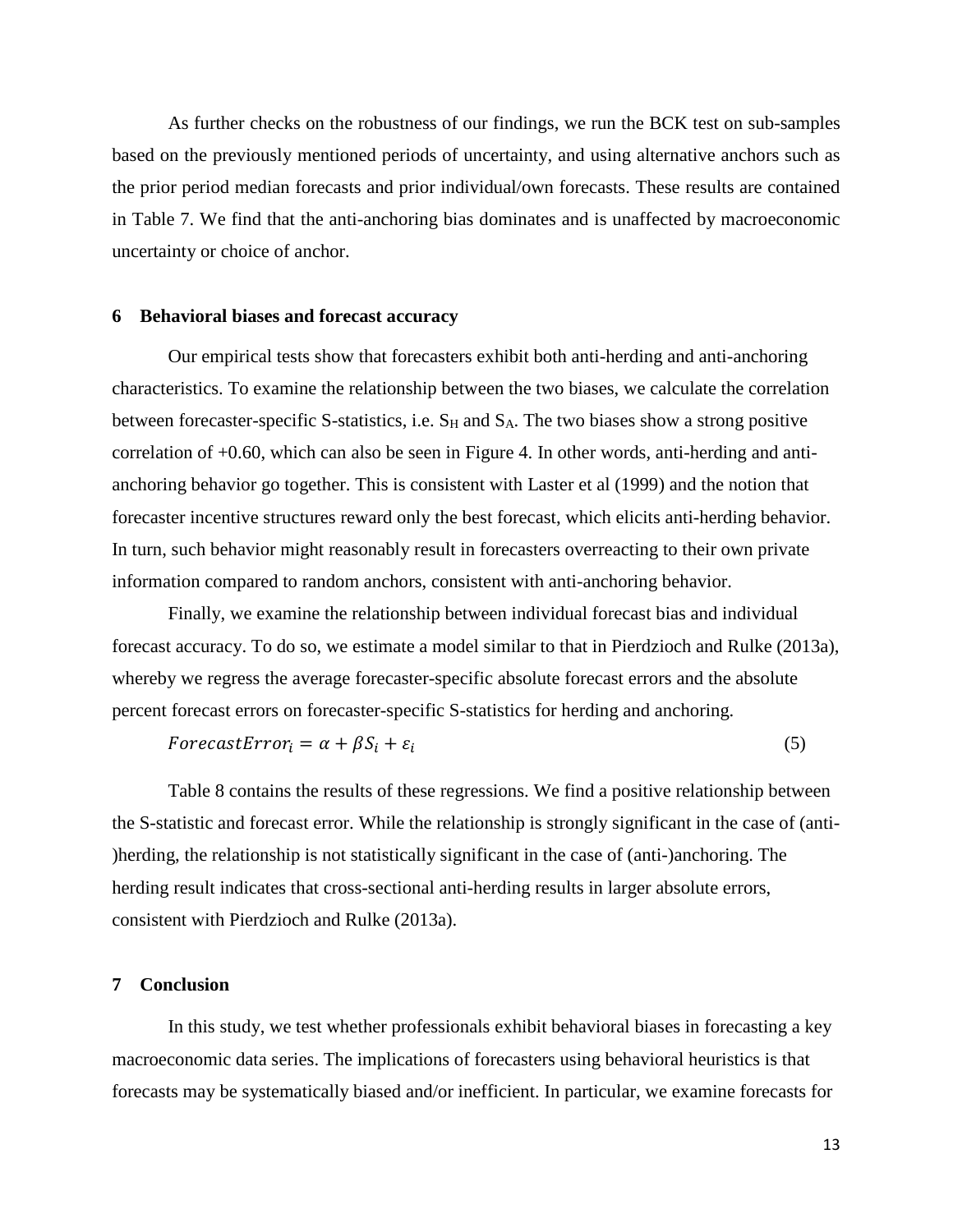evidence of herding and anchoring. We study Bloomberg-reported consensus and individual forecasts of the ISM's manufacturing PMI from 1998:6 to 2014:4.

We find evidence of anti-herding and anti-anchoring in individual forecasts of the PMI. Our results are at odds with Campbell and Sharpe (2009) who found evidence of anchoring. Our findings, however, are consistent with Pierdzioch et al. (2013a, 2013b) and others who found anti-herding and anti-anchoring in other macroeconomic series.

Our anti-herding findings support the notion that forecasters are rewarded not only for forecast accuracy but for being the best forecast at a single point in time as in Laster et al (1999). This is especially true when forecasts are subject to media attention. This publicity enhances a forecaster's reputation, credibility and name recognition and increases the incentive to deviate from the crowd. Our anti-anchoring findings suggest that analysts use a wide variety of information in their forecasts consistent with Hess and Orbe (2013). We find a close correlation between anti-herding and anti-anchoring suggesting that the two behaviors appear to go together.

We find mixed evidence regarding the correlation between individual measures of bias and forecast accuracy: while anti-anchoring does not appear to be related to forecast accuracy, anti-herding causes a deterioration in forecast accuracy.

Developing a more comprehensive theory to explain anti-anchoring could be a fruitful avenue for future research. Future research could also add value by adapting the BCK test to accommodate joint tests of two or more biases. More transparent forecaster/firm characteristics such as gender, experience and size, and better information on the timing of forecasts would allow for cleaner tests of herding.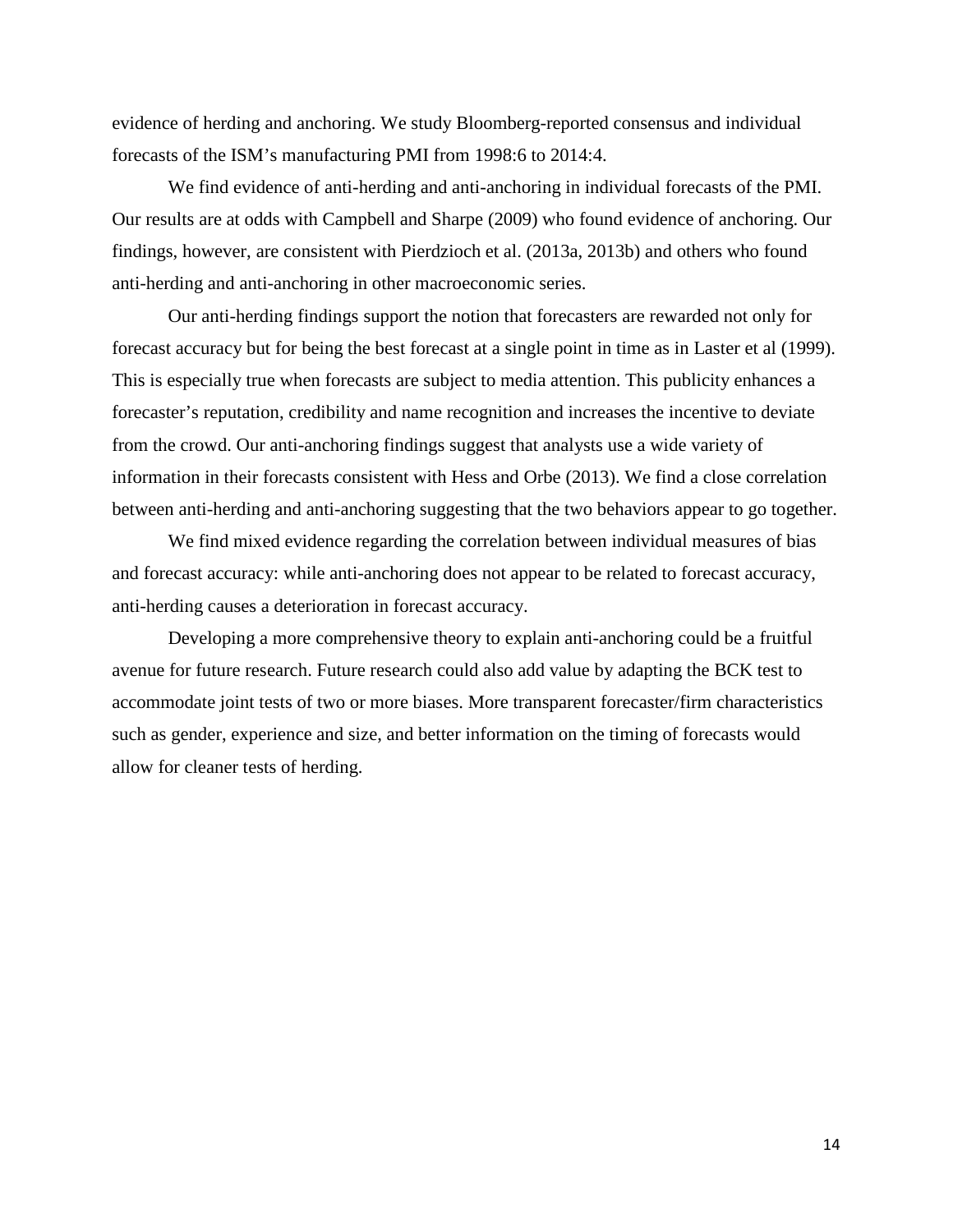### **References**

Amir, E., Ganzach, Y. (1998). Overreaction and underreaction in analysts' forecasts. Journal of Economic Behavior and Organization 37, 333–347.

Ashiya, M., Doi, T.( 2001). Herd behavior of Japanese economists. Journal of Economic Behavior and Organization 46 (3), 343–346.

Bachman, D. (2010). The Information Content of the ISM Purchasing Managers' Survey. Working Paper, U.S. Department of Commerce, August 2010.

Baker, S.R., Bloom, N., Davis, S.J. (2013). Measuring Economic Policy Uncertainty. Available at:<http://www.policyuncertainty.com/media/BakerBloomDavis.pdf>

Baumohl, B. (2013). The Secrets of Economic Indicators: Hidden clues to future economic trends and investment opportunities. FT Press, Upper Saddle River, New Jersey.

Bernhardt, D., Campello, M., Kutsoati, E. (2006). Who herds? Journal of Financial Economics, 80, 657–675.

Bewley, R., Fiebig, D. G. (2002). On the herding instinct of interest rate forecasters. Empirical Economics, 27, 403–425.

Bikhchandani, S., Hirshleifer, D., Welch, I. (1992). A Theory of Fads, Fashion, Custom, and Cultural Change as Informational Cascades. Journal of Political Economy 100: 992-1026.

Campbell, S., Sharpe, S. (2009). Anchoring Bias in Consensus Forecasts and Its Effect on Market Prices. Journal of Financial and Quantitative Analysis, 44, 369-390.

Cen, L., Hillary, G., Wei, K.C.J. (2013). The Role of Anchoring Bias in the Equity Market: Evidence from Analysts' Earnings Forecasts and Stock Returns. Journal of Financial and Quantitative Analysis, 48, 47-76.

Clement, M.B., Tse, S.Y. (2005). Financial analyst characteristics and herding behavior in forecasting. The Journal of Finance, 60(1) (Feb 2005), 307-341.

De Bondt, W., Forbes, W. (1999). Herding in analyst earnings forecasts: evidence from the United Kingdom. European Financial Management 5, 143–163.

Effinger, M.R., Polborn, M.K. (2001). Herding and anti-herding: A model of reputational differentiation. European Economic Review 45 (2001), 385-403.

Gallo, G.M., Granger, C.W.J., Jeon, Y. (2002). Copycats and Common Swings: The Impact of the Use of Forecasts in Information Sets. IMF Staff Papers 49 (1), 4-21.

Gilbert, T., Scotti, C., Strasser, G., Vega, C. (2015). Is the Intrinsic Value of Macroeconomic News Announcements Related to their Asset Price Impact? Finance and Economics Discussion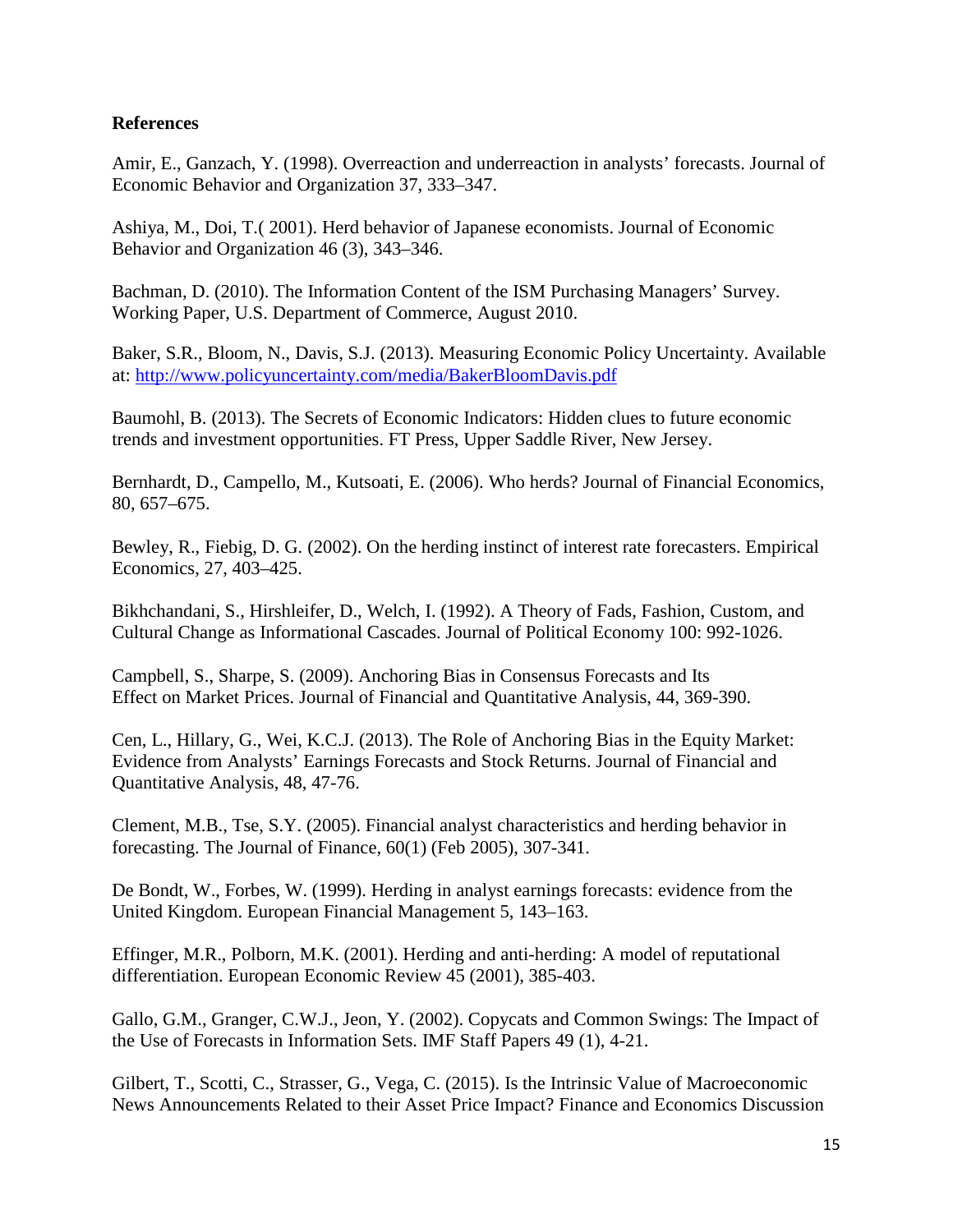Series 2015-046. Washington: Board of Governors of the Federal Reserve System, http://dx.doi.org/10.17016/FEDS.2015.046.

Hess, D., Orbe, S. (2013). Irrationality or Efficiency of Macroeconomic Survey Forecasts? Implications from the Anchoring Bias Test. Review of Finance, 17, 2097-2131.

Hong, H., Kubik, J.D., Solomon, A. (2000). Security Analysts' Career Concerns and Herding of Earnings Forecasts. The RAND Journal of Economics, 31(1), 121-144.

Kim, C. F., Pantzalis, C. (2003). Global/Industrial Diversification and Analyst Herding. Financial Analysts Journal, 59 (2), 69-79.

Lahiri, K., and Monokroussos, G. (2013). Nowcasting US GDP: The role of ISM business surveys. International Journal of Forecasting, 29, 644-658.

Lamont, O. (1995). Macroeconomic Forecasts and Microeconomic Forecasters. NBER Working Paper 5284 (Cambridge, Massachusetts: National Bureau of Economic Research).

Lansing, K.J., Pyle, B. (2015). Persistent Overoptimism about Economic Growth. FRBSF Economic Letter February 2, 2015.

Laster, D., Bennett, P., Geoum, I.S. (1999). Rational Bias in Macroeconomic Forecasts. Quarterly Journal of Economics, 114(1), February, 293--318.

Loungani, P. (2002). How Accurate Are Private Sector Forecasts? Cross-Country Evidence from Consensus Forecasts of Output Growth. International Monetary Fund Working Paper No. 00/77, December.

Nakazano, Y. (2013). Strategic Behavior of Federal Open Market Committee Board Members: Evidence from members' forecasts. Journal of Economic Behavior & Organization 93 (2013), 62-70.

Olsen, R. (1996). Implications of herding behavior for earnings estimation, risk assessment, and stock returns. Financial Analysts Journal, 52(4), 37-41.

Pierdzioch, C., Reid, M.B. and Gupta, R. (2016). Inflation forecasts and forecaster herding: Evidence from South African survey data. Journal of Behavioral and Experimental Economics, 62, 42-50.

Pierdzioch, C., Rülke, J. C. (2013a). A note on the anti-herding instinct of interest-rate forecasters. Empirical Economics, 45(2), 665–673.

Pierdzioch, C., Rülke, J. C. (2013b.) Do inflation targets anchor inflation expectations? Economic Modelling, 35(2013), 214-223.

Pierdzioch, C., Rulke, J. C., Stadtmann, G. (2013a). Forecasting metal prices: Do forecasters herd? Journal of Banking and Finance, 37(2013), 150-158.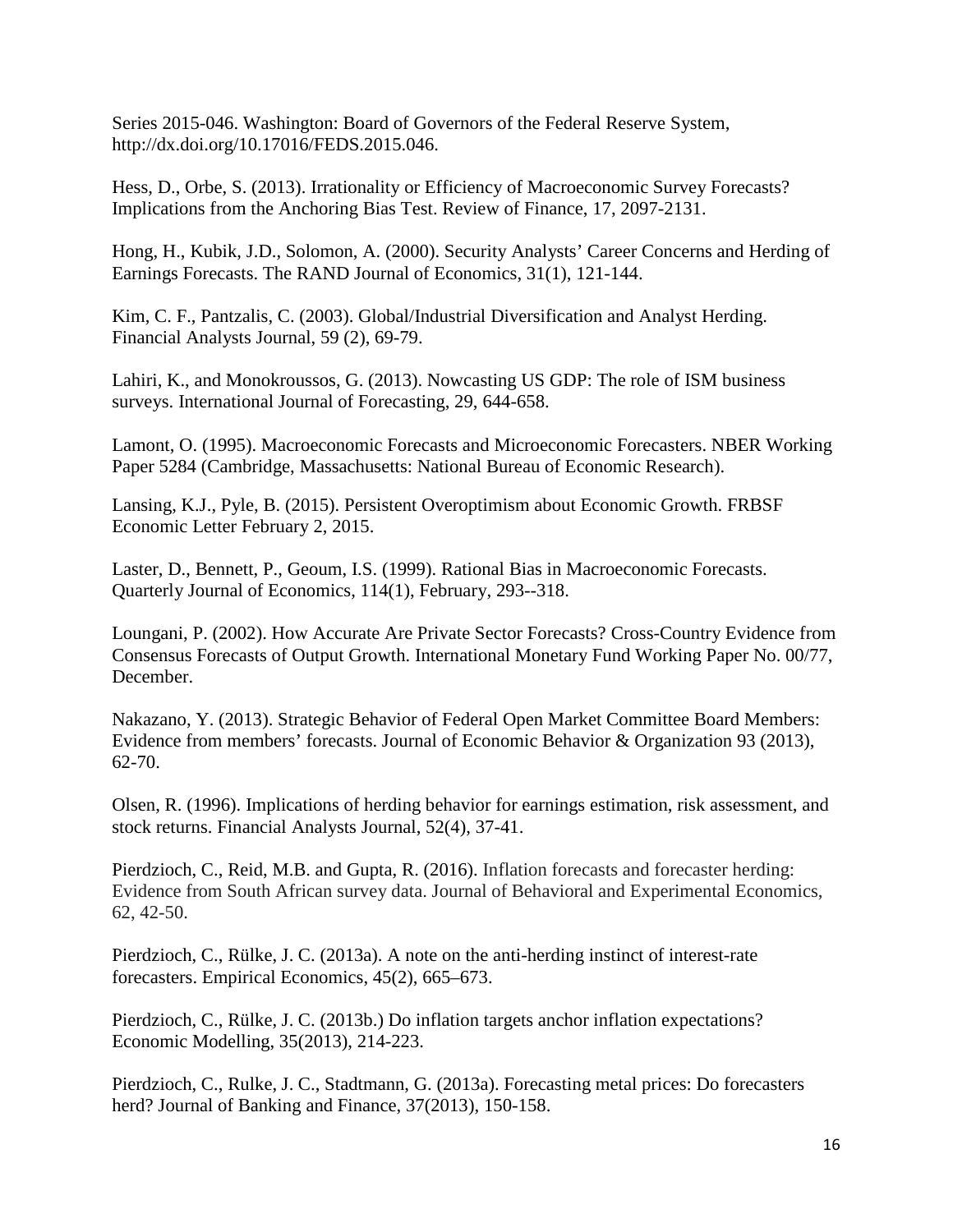Pierdzioch, C., Rulke, J. C., Stadtmann, G. (2013b). House price forecasts, forecaster herding, and the recent crisis. International Journal of Financial Studies, 2013 (1), 16-29.

Pons-Novell, J. (2003). Strategic bias, herding behavior and economic forecasts. Journal of Forecasting, 22(1), 67–77.

Schuh, S. (2001). An Evaluation of Recent Macroeconomic Forecast Errors. New England Economic Review January/February 2001.

Truman, B. (1994). Analyst forecasts and herding behavior. The Review of Financial Studies 7, 97-124.

Tversky, A., Kahneman. D. (1974): Judgment under Uncertainty: Heuristics and Biases, Science, 185, 1124-1131.

Zhang, X. F. (2006). Information uncertainty and analyst forecast behavior. Contemporary Accounting Research 23(2), 565-590.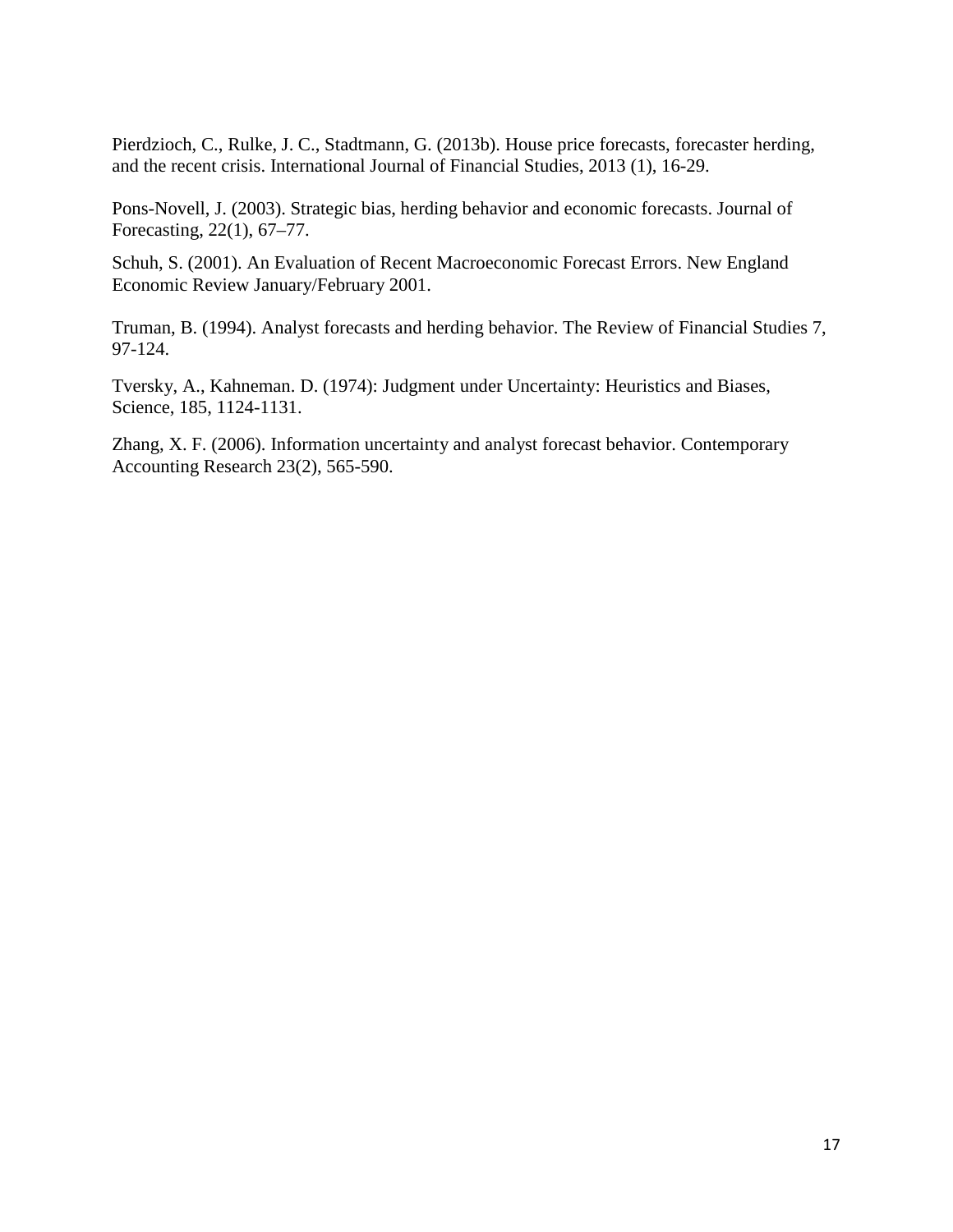

**Fig. 1** Number of PMI forecasts: June 1998 to April 2014



**Fig. 2** Number of forecasts per firm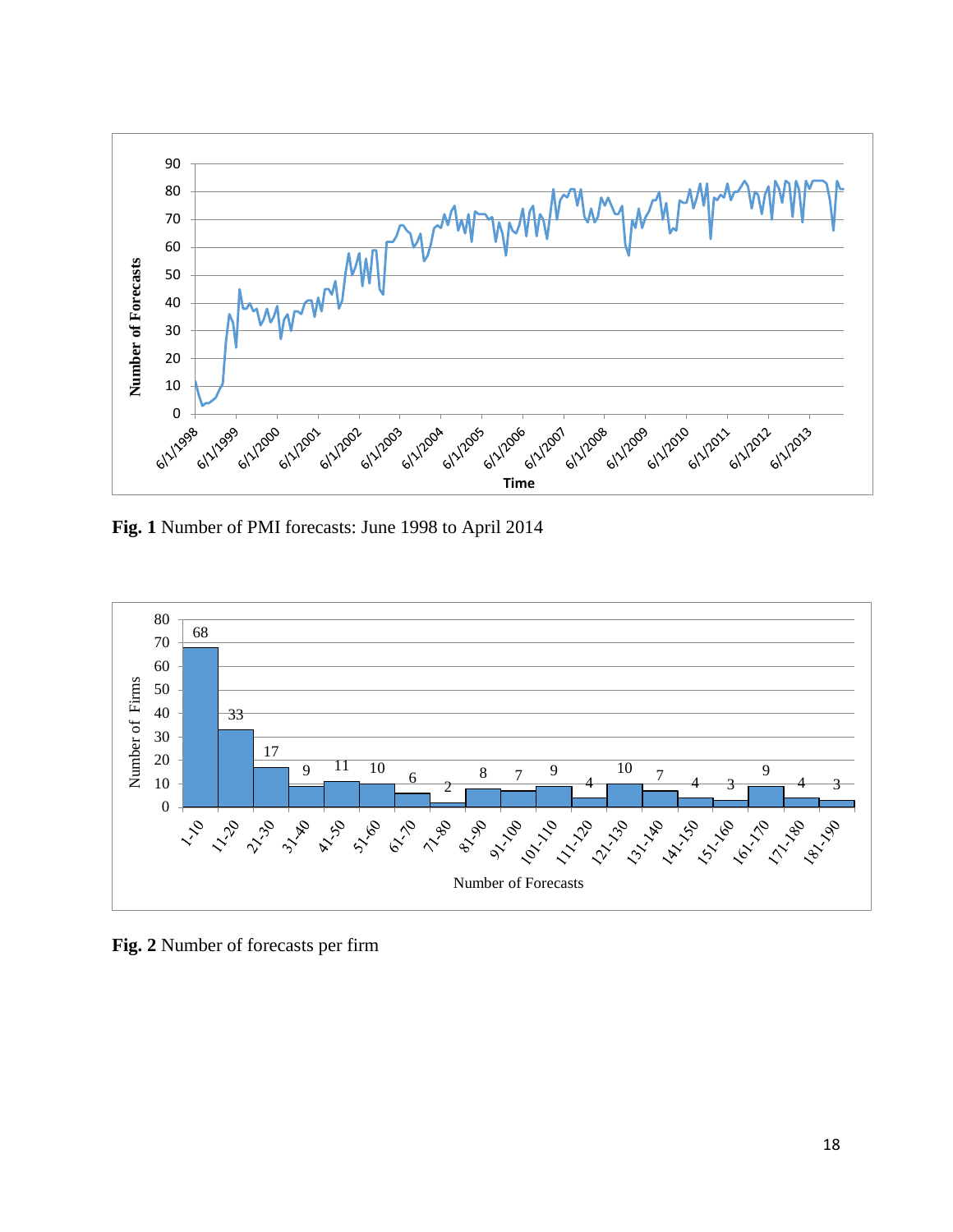

**Fig. 3** Announced PMI and forecast volatility



**Fig. 4** Relationship between biases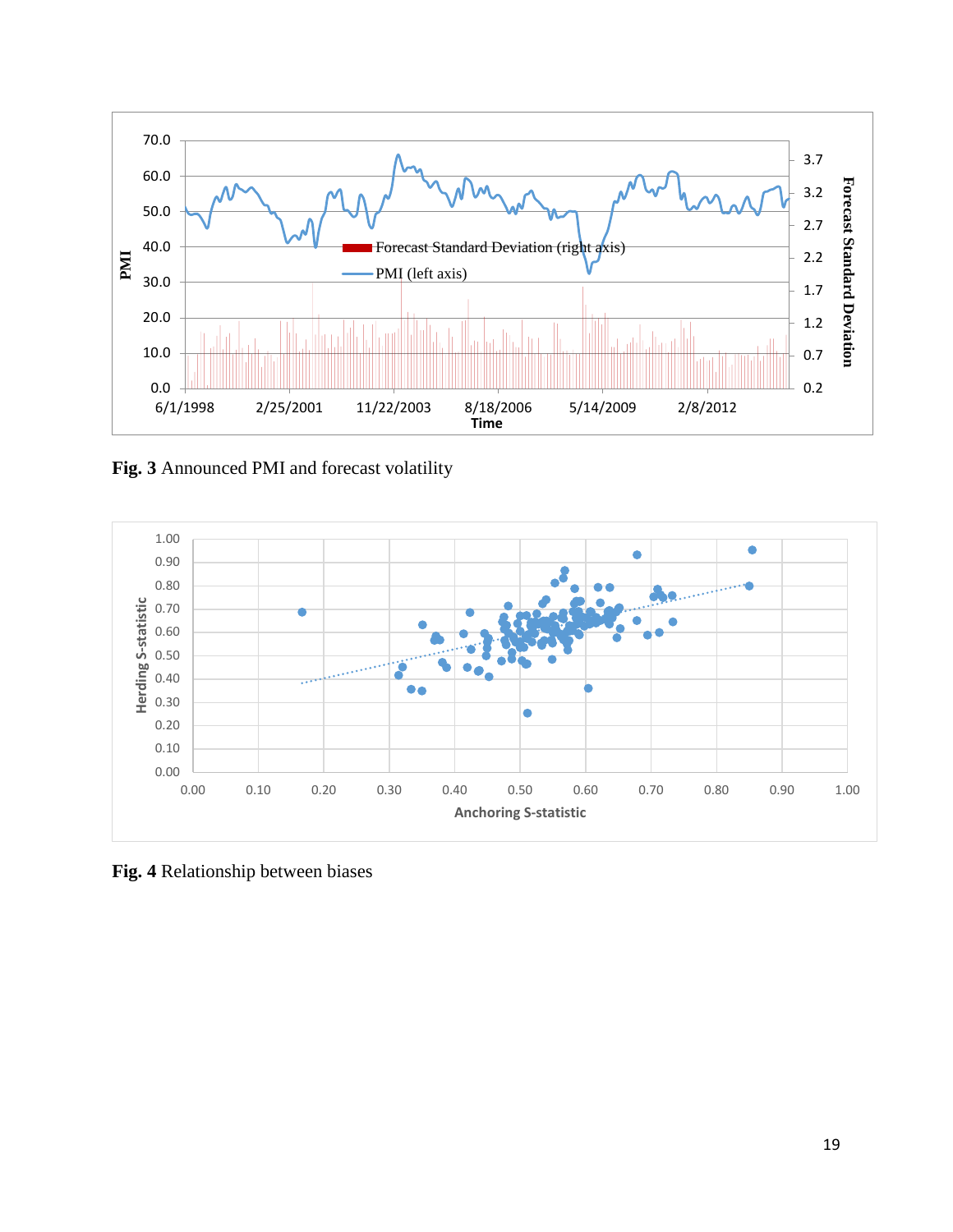### Table 1 Summary statistics

|                             | FE     |     | <b>AFE</b> |     | <b>APFE</b> |     |
|-----------------------------|--------|-----|------------|-----|-------------|-----|
| <b>Consensus Forecasts</b>  |        |     |            |     |             |     |
| $\mathbf N$                 | 191    |     | 191        |     | 191         |     |
| Mean                        | 0.12   |     | 1.53       | *** | 2.98        | *** |
| <b>Std. Deviation</b>       | 1.99   |     | 1.27       |     | 2.53        |     |
| <b>Individual Forecasts</b> |        |     |            |     |             |     |
| N                           | 11,842 |     | 11,842     |     | 11,842      |     |
| Mean                        | 0.21   | *** | 1.73       | *** | 3.35        | *** |
| <b>Std. Deviation</b>       | 2.21   |     | 1.38       |     | 2.75        |     |
| <b>Naive Forecasts</b>      |        |     |            |     |             |     |
| N                           | 190    |     | 190        |     | 190         |     |
| Mean                        | 0.01   |     | 1.84       | *** | 3.62        | *** |
| <b>Std. Deviation</b>       | 2.39   |     | 1.52       |     | 3.10        |     |

Notes: FE are forecast errors computed as Announced – Forecast; AFE are absolute forecast errors; APFE are absolute percentage forecast errors, i.e. absolute forecast errors scaled by the announced value and multiplied by 100. Naïve forecast is an AR(1) change in the announced, i.e.  $A_t - A_{t-1}$ . \*\*\* are significant at 1% or better.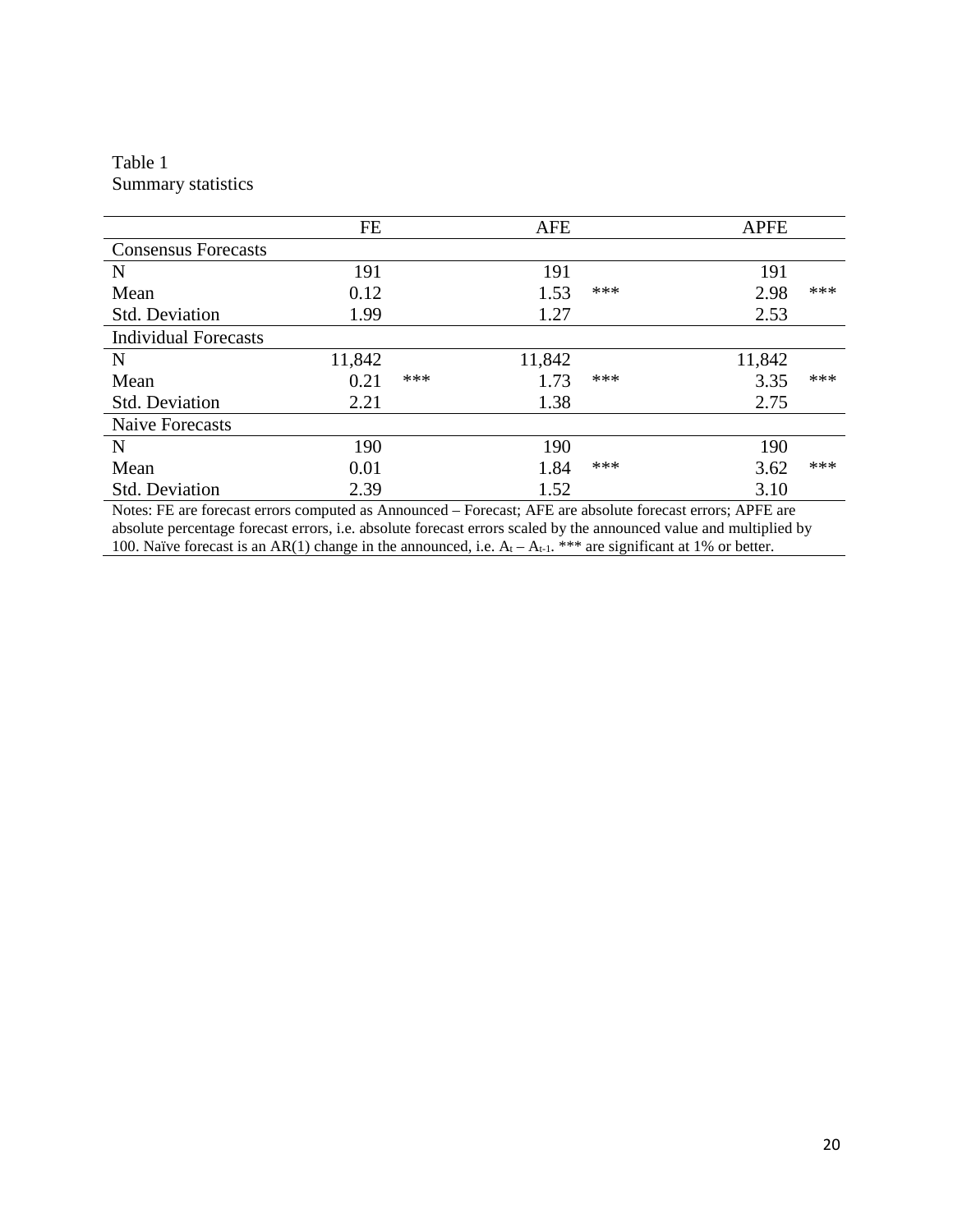### Table 2 Forecast errors in times of uncertainty

|                    | <b>Consensus APFE</b> |        |                 | <b>Individual APFE</b> |        |           | Naïve APFE |        |           |            |
|--------------------|-----------------------|--------|-----------------|------------------------|--------|-----------|------------|--------|-----------|------------|
|                    |                       |        |                 |                        |        |           |            |        |           | Mean       |
| Economic           |                       |        | <b>Standard</b> |                        |        | Standard  |            |        | Standard  | Forecast   |
| State              | N                     | Mean   | Deviation       | N                      | Mean   | Deviation | N          | Mean   | Deviation | Dispersion |
| <b>Full Sample</b> | 191                   | 2.9840 | 2.5159          | 11,842                 | 3.3464 | 2.7535    | 191        | 3.6267 | 3.1720    | 0.9337     |
| Recessions         | 28                    | 4.2274 | 3.5090          | 1,721                  | 4.6818 | 3.8731    | 28         | 5.4366 | 4.8700    | 1.0880     |
| Crisis             | 30                    | 3.3760 | 3.2487          | 2,194                  | 3.8576 | 3.4766    | 30         | 4.3539 | 3.9785    | 1.0020     |
| <b>EPUI</b>        | 89                    | 3.4319 | 2.8972          | 5,544                  | 3.7988 | 3.1058    | 89         | 3.9824 | 3.5197    | 0.9515     |

Notes:

Recessions are based on NBER dates; Crisis is the period 2007:1 to 2009:6 that captures the worst of the credit crisis. EPUI is the Economic Policy Uncertainty Index (Baker, Bloom and Davis, 2013). Periods when the EPUI increased are considered periods of elevated uncertainty.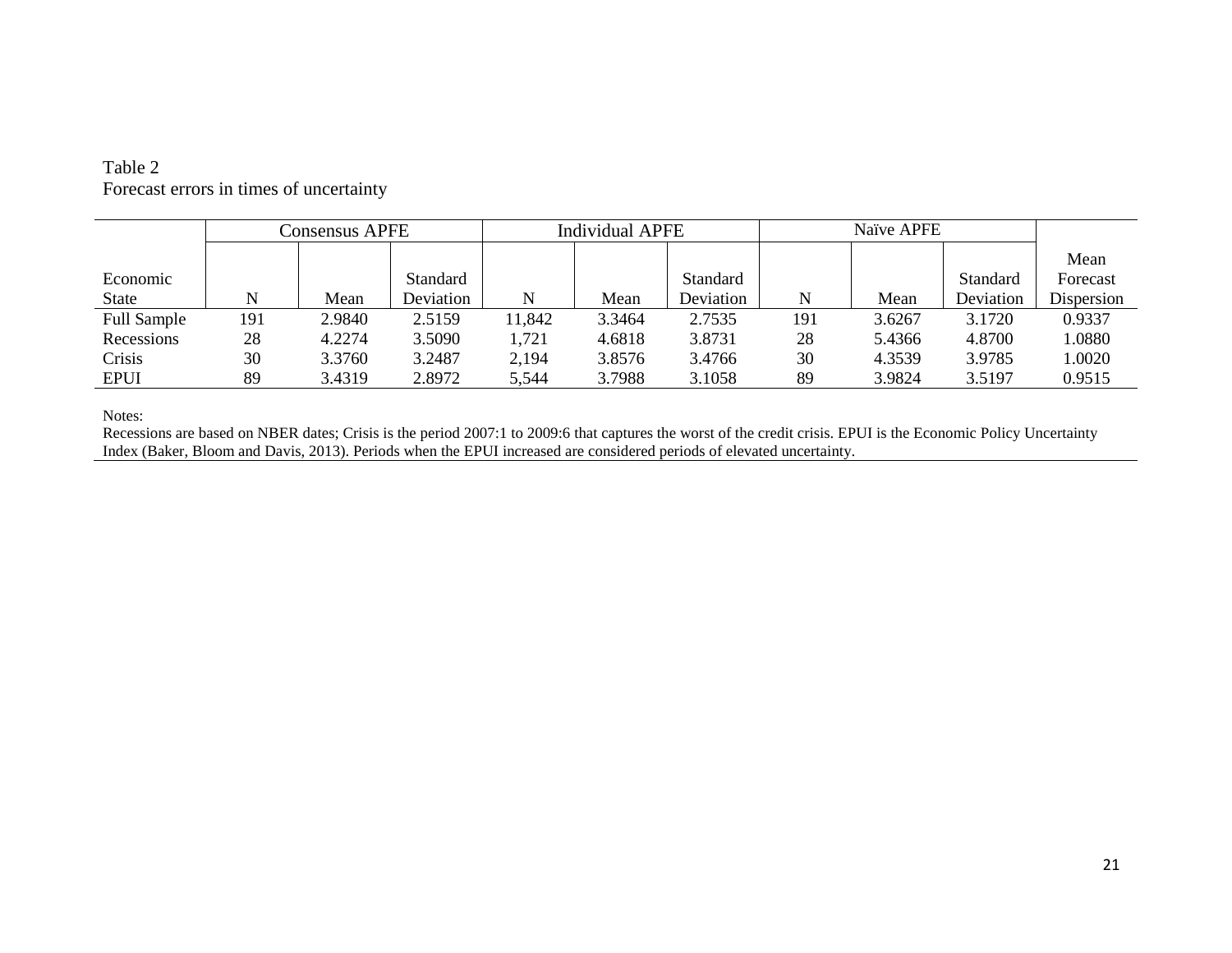| $Day(s)$ Prior to |      | Prob                | Prob              |        | Lower  | Upper  |              |
|-------------------|------|---------------------|-------------------|--------|--------|--------|--------------|
| Announcement      | N    | $(F_t > A_t   z_+)$ | $(F_t < A_t   z)$ | S      | 95%    | 95%    | <b>Bias</b>  |
| $-7$              | 1020 | 0.4790              | 0.7681            | 0.6235 | 0.5906 | 0.6565 | Anti-herding |
| -6                | 918  | 0.6100              | 0.5488            | 0.5794 | 0.5446 | 0.6142 | Anti-herding |
| $-5$              | 1057 | 0.6497              | 0.5686            | 0.6091 | 0.5775 | 0.6408 | Anti-herding |
| $-4$              | 1686 | 0.5366              | 0.7441            | 0.6404 | 0.6152 | 0.6655 | Anti-herding |
| $-3$              | 2504 | 0.5997              | 0.6737            | 0.6367 | 0.6159 | 0.6575 | Anti-herding |
| $-2$              | 443  | 0.7921              | 0.5521            | 0.6721 | 0.6227 | 0.7215 | Anti-herding |
| $-1$              | 750  | 0.6384              | 0.7027            | 0.6705 | 0.6321 | 0.7090 | Anti-herding |
| $\theta$          | 1253 | 0.5728              | 0.6371            | 0.6050 | 0.5751 | 0.6349 | Anti-herding |

Table 3 Herding test using an evolving consensus

# Table 4 Herding test by year

|        |        |        | Lower  | Upper  |              |
|--------|--------|--------|--------|--------|--------------|
| Year   | N      | S      | 95%    | 95%    | <b>Bias</b>  |
| 1999   | 375    | 0.5858 | 0.5278 | 0.6438 | Anti-Herding |
| 2000   | 412    | 0.6701 | 0.6157 | 0.7244 | Anti-Herding |
| 2001   | 490    | 0.4953 | 0.4476 | 0.5431 | No bias      |
| 2002   | 623    | 0.6388 | 0.5958 | 0.6818 | Anti-Herding |
| 2003   | 747    | 0.6408 | 0.6009 | 0.6807 | Anti-Herding |
| 2004   | 799    | 0.7358 | 0.6978 | 0.7737 | Anti-Herding |
| 2005   | 825    | 0.6303 | 0.5926 | 0.6681 | Anti-Herding |
| 2006   | 817    | 0.5819 | 0.5455 | 0.6183 | Anti-Herding |
| 2007   | 909    | 0.6707 | 0.6348 | 0.7066 | Anti-Herding |
| 2008   | 869    | 0.6276 | 0.5919 | 0.6634 | Anti-Herding |
| 2009   | 859    | 0.5882 | 0.5516 | 0.6249 | Anti-Herding |
| 2010   | 901    | 0.6157 | 0.5810 | 0.6504 | Anti-Herding |
| 2011   | 944    | 0.5979 | 0.5635 | 0.6323 | Anti-Herding |
| 2012   | 948    | 0.6840 | 0.6487 | 0.7193 | Anti-Herding |
| 2013   | 970    | 0.6181 | 0.5831 | 0.6530 | Anti-Herding |
| 2014   | 313    | 0.6718 | 0.6084 | 0.7352 | Anti-Herding |
| Full   |        |        |        |        |              |
| Sample | 11,181 | 0.6279 | 0.6181 | 0.6377 | Anti-Herding |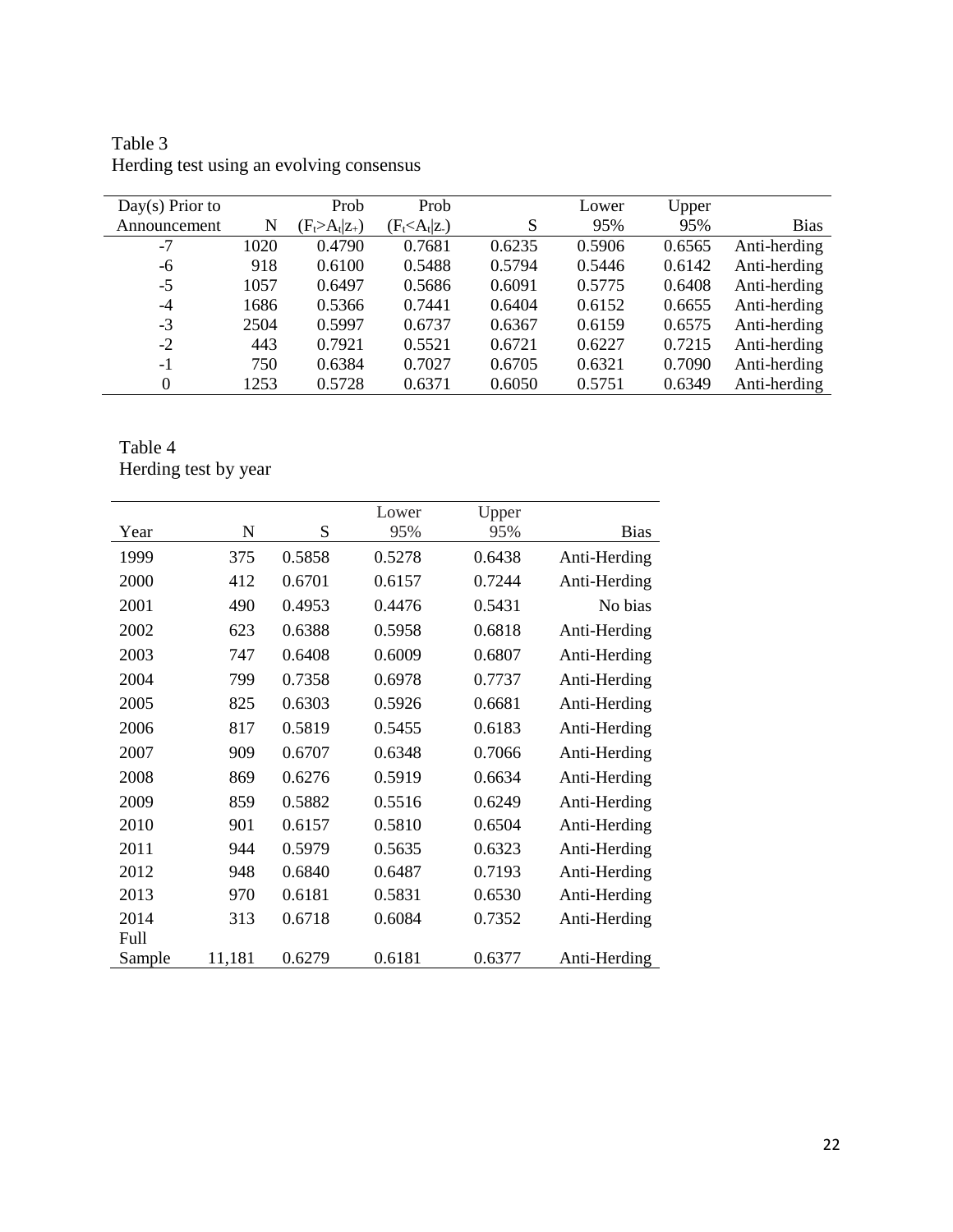Table 5 Herding: Robustness Tests

|                                           | N    | S      | Lower<br>95% | Upper<br>95% | <b>Bias</b>  |
|-------------------------------------------|------|--------|--------------|--------------|--------------|
| A. Periods of High/Low Uncertainty        |      |        |              |              |              |
| No Recession                              | 9553 | 0.6328 | 0.6222       | 0.6435       | Anti-Herding |
| Recession                                 | 1628 | 0.6020 | 0.5766       | 0.6274       | Anti-Herding |
| No Crisis                                 | 9105 | 0.6219 | 0.6110       | 0.6328       | Anti-Herding |
| Crisis                                    | 2076 | 0.6539 | 0.6312       | 0.6767       | Anti-Herding |
| Below mean EPUI                           | 6037 | 0.6368 | 0.6234       | 0.6502       | Anti-Herding |
| Above mean EPUI                           | 5144 | 0.6175 | 0.6031       | 0.6320       | Anti-Herding |
| B. Forecaster Experience (# of forecasts) |      |        |              |              |              |
| $1 - 9$                                   | 1676 | 0.6124 | 0.5869       | 0.6378       | Anti-Herding |
| $10 - 29$                                 | 2553 | 0.6489 | 0.6283       | 0.6696       | Anti-Herding |
| $30 - 74$                                 | 3479 | 0.6202 | 0.6026       | 0.6378       | Anti-Herding |
| $75 - 119$                                | 1844 | 0.6307 | 0.6066       | 0.6548       | Anti-Herding |
| >119                                      | 1629 | 0.6240 | 0.5982       | 0.6498       | Anti-Herding |
| C. Forecaster Optimism                    |      |        |              |              |              |
| Pessimistic                               | 4281 | 0.6060 | 0.5899       | 0.6221       | Anti-Herding |
| Neutral                                   | 753  | 0.6590 | 0.6207       | 0.6972       | Anti-Herding |
| Optimistic                                | 4761 | 0.6420 | 0.6264       | 0.6576       | Anti-Herding |
| D. PMI Volatility                         |      |        |              |              |              |
| Low                                       | 6782 | 0.6930 | 0.6804       | 0.7056       | Anti-Herding |
| High                                      | 4399 | 0.5286 | 0.5128       | 0.5443       | Anti-Herding |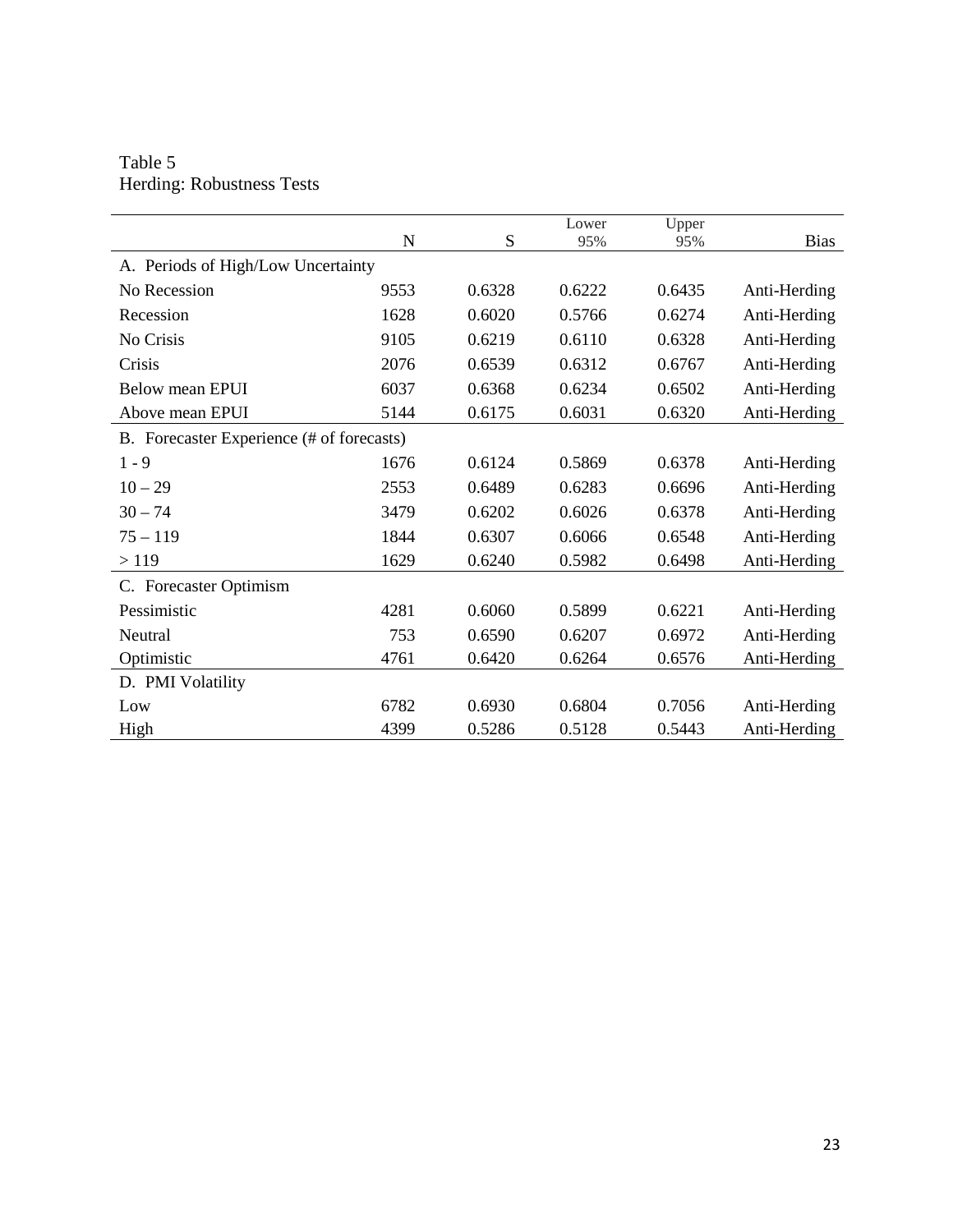|        |        | Prob                | Prob              |        | Lower  | Upper  |                |
|--------|--------|---------------------|-------------------|--------|--------|--------|----------------|
| Year   | N      | $(F_t > A_t   z_+)$ | $(F_t < A_t   z)$ | S      | 95%    | 95%    | <b>Bias</b>    |
| 1999   | 375    | 0.4485              | 0.6975            | 0.5730 | 0.5208 | 0.6251 | Anti-anchoring |
| 2000   | 412    | 0.8755              | 0.2927            | 0.5841 | 0.5342 | 0.6341 | Anti-anchoring |
| 2001   | 490    | 0.5085              | 0.4413            | 0.4749 | 0.4303 | 0.5195 | Unbiased       |
| 2002   | 623    | 0.5457              | 0.4454            | 0.4956 | 0.4546 | 0.5365 | Unbiased       |
| 2003   | 747    | 0.4498              | 0.2308            | 0.3403 | 0.3009 | 0.3797 | Anchoring      |
| 2004   | 799    | 0.6727              | 0.6625            | 0.6676 | 0.6285 | 0.7066 | Anti-anchoring |
| 2005   | 825    | 0.5753              | 0.5992            | 0.5872 | 0.5516 | 0.6229 | Anti-anchoring |
| 2006   | 817    | 0.7500              | 0.3798            | 0.5649 | 0.5302 | 0.5996 | Anti-anchoring |
| 2007   | 909    | 0.4986              | 0.5287            | 0.5137 | 0.4797 | 0.5476 | Unbiased       |
| 2008   | 869    | 0.6646              | 0.6647            | 0.6647 | 0.6220 | 0.7073 | Anti-anchoring |
| 2009   | 859    | 0.3361              | 0.5898            | 0.4630 | 0.4263 | 0.4996 | Anchoring      |
| 2010   | 901    | 0.3176              | 0.6949            | 0.5063 | 0.4699 | 0.5427 | Unbiased       |
| 2011   | 944    | 0.5038              | 0.7013            | 0.6026 | 0.5700 | 0.6351 | Anti-anchoring |
| 2012   | 948    | 0.6730              | 0.5494            | 0.6112 | 0.5787 | 0.6437 | Anti-anchoring |
| 2013   | 970    | 0.3686              | 0.8193            | 0.5939 | 0.5616 | 0.6263 | Anti-anchoring |
| 2014   | 313    | 0.5298              | 0.4894            | 0.5096 | 0.4522 | 0.5670 | Unbiased       |
|        |        |                     |                   |        |        |        |                |
| Full   |        |                     |                   |        |        |        |                |
| Sample | 11,842 | 0.5308              | 0.5926            | 0.5617 | 0.5526 | 0.5709 | Anti-anchoring |

Table 6 Anchoring test by year

Table 7 Anchoring: Robustness tests

|                                    | N     | S      | Upper $95\%$ | Lower 95% | <b>Bias</b>    |
|------------------------------------|-------|--------|--------------|-----------|----------------|
| A. Periods of High/Low Uncertainty |       |        |              |           |                |
| No recessions                      | 10121 | 0.5724 | 0.5624       | 0.5824    | Anti-Anchoring |
| Recessions                         | 1721  | 0.5613 | 0.5368       | 0.5859    | Anti-Anchoring |
| No crisis                          | 9648  | 0.5709 | 0.5607       | 0.5811    | Anti-Anchoring |
| Crisis                             | 2194  | 0.5742 | 0.5518       | 0.5967    | Anti-Anchoring |
| Below mean EPUI                    | 6447  | 0.5891 | 0.5765       | 0.6017    | Anti-Anchoring |
| Above mean EPUI                    | 5395  | 0.5535 | 0.5399       | 0.5671    | Anti-Anchoring |
| <b>B.</b> Different Anchors        |       |        |              |           |                |
| Anchor $=$ prior                   |       |        |              |           |                |
| period consensus                   | 11830 | 0.5148 | 0.5055       | 0.5241    | Anti-Anchoring |
| Anchor = $prior own$               |       |        |              |           |                |
| forecast                           | 10171 | 0.5224 | 0.5122       | 0.5325    | Anti-Anchoring |